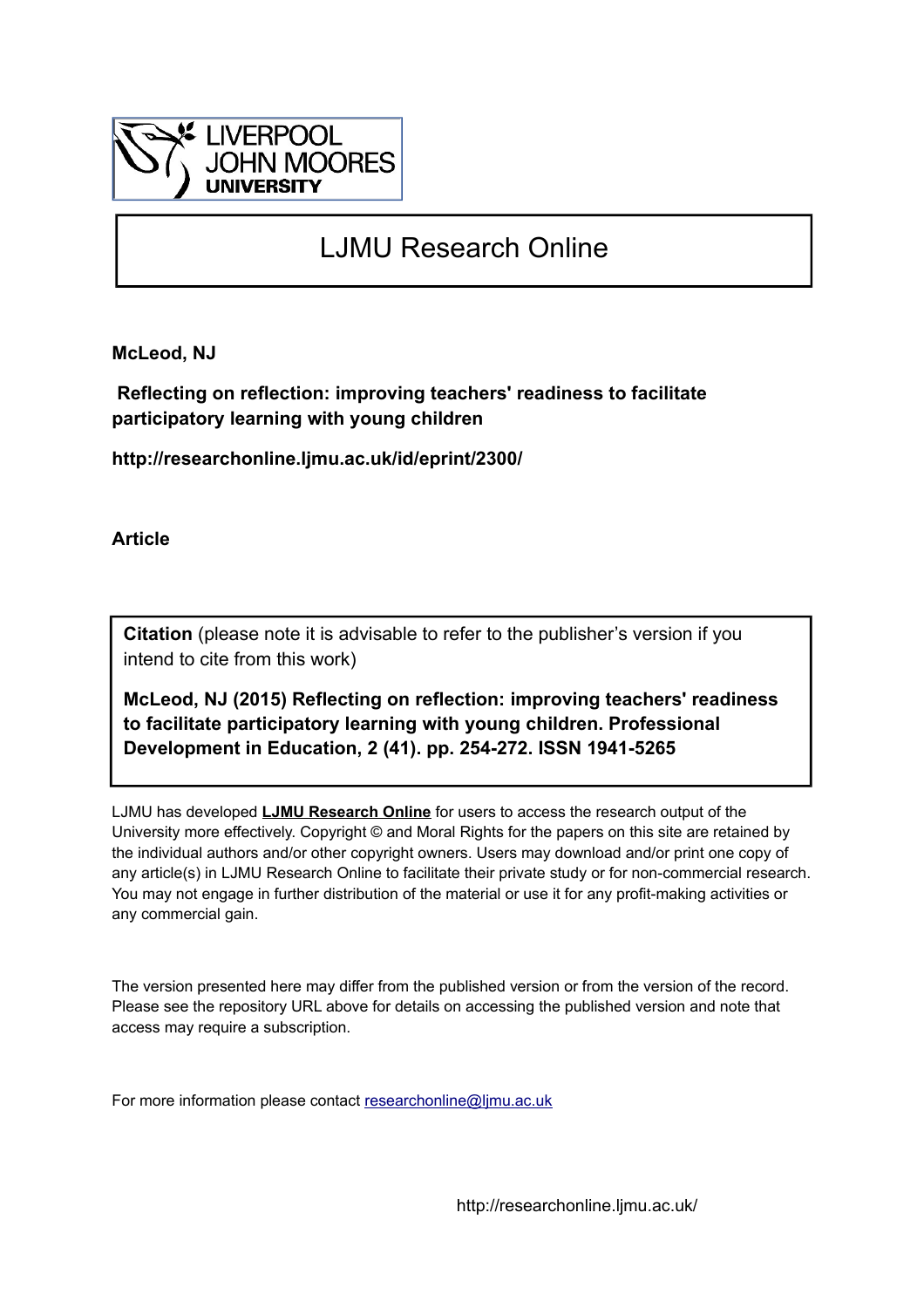# **Reflecting on Reflection: Improving teacher's readiness to facilitate participatory learning with young children**

Naomi McLeod,

Faculty of Education, Liverpool Hope University, Liverpool, UK

[mcleodn@hope.ac.uk](mailto:mcleodn@hope.ac.uk)

Faculty of Education, Liverpool Hope University, Hope Park, L16 9JD

Provide short biographical notes on all contributors here if the journal requires them.

## **Note on contributor**

Naomi McLeod started her career as an early years teacher and deputy head teacher. She now works as a Senior Lecturer at Liverpool Hope University as part of the Childhood Department leading both undergraduate and post graduate courses. She also teaches and contributes to the QTS and PGCE programmes. Naomi recently completed her doctorate at the University of Sheffield and continues her research interests working closely with education and creative professionals in the field of critical reflection and participatory teaching and learning, In doing so, she is particularly interested in the use of creative methodologies.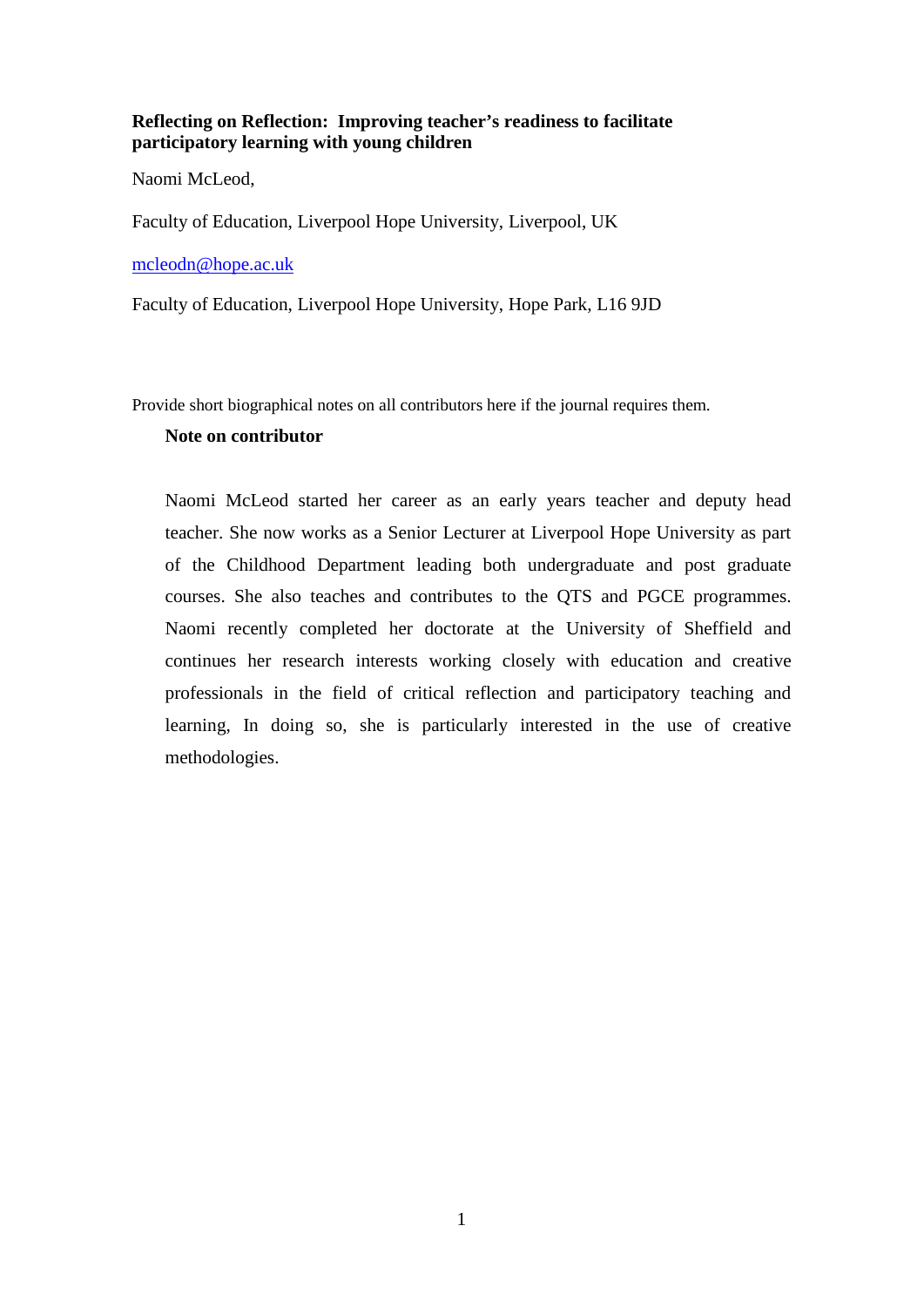## **Abstract**

This paper explores whether teacher's habits and assumptions about their practice can be enhanced by Continued Professional Development through nurturing self-awareness of lived experiences. Within the paper a practical understanding of critical reflection as a process is explored and particular attention is given to Moon's (2008) assertion that one person cannot make another person reflect. Reflection as a process is re-evaluated through the application of Theory U and the axiom that reflection needs to start with the self. The paper's central argument is that at the heart of critical reflection is the need for embodied readiness. Without such openness as the first step, critical reflection is misinterpreted. The main outcome of the study was the development of '*9 R's of Reflection',* a practical framework which enabled critical reflection to become part of teachers' day to day practice enabling them to focus positively on the challenges they faced within the applied educational setting. The findings of the study demonstrate that the '*9 R's'* broke down sites of conflict between the desire to follow children's interests and the pressure to conform to the technical demands that dominate modern education so that the teachers changed their habits and become better at participatory teaching.

**Key words:** critical reflection, self-awareness, openness, embodied readiness,

Theory U, professional development

#### **Introduction**

The article details the findings from a research study which explored whether it was possible to influence teacher's views, assumptions, understanding and practice of participatory teaching with young children through the facilitation of Continuing Professional Development (CPD) which developed deep selfawareness and critical reflection. Using such processes the study developed, with participant teachers, a shared understanding of participatory teaching, and explored whether it could be sustained through a process of critical reflection (*9 R*'s of Reflection which developed as an integral part of the research process).

This research then started with the needs and interests of teachers and responded to their personal interests, motivations, and practices of working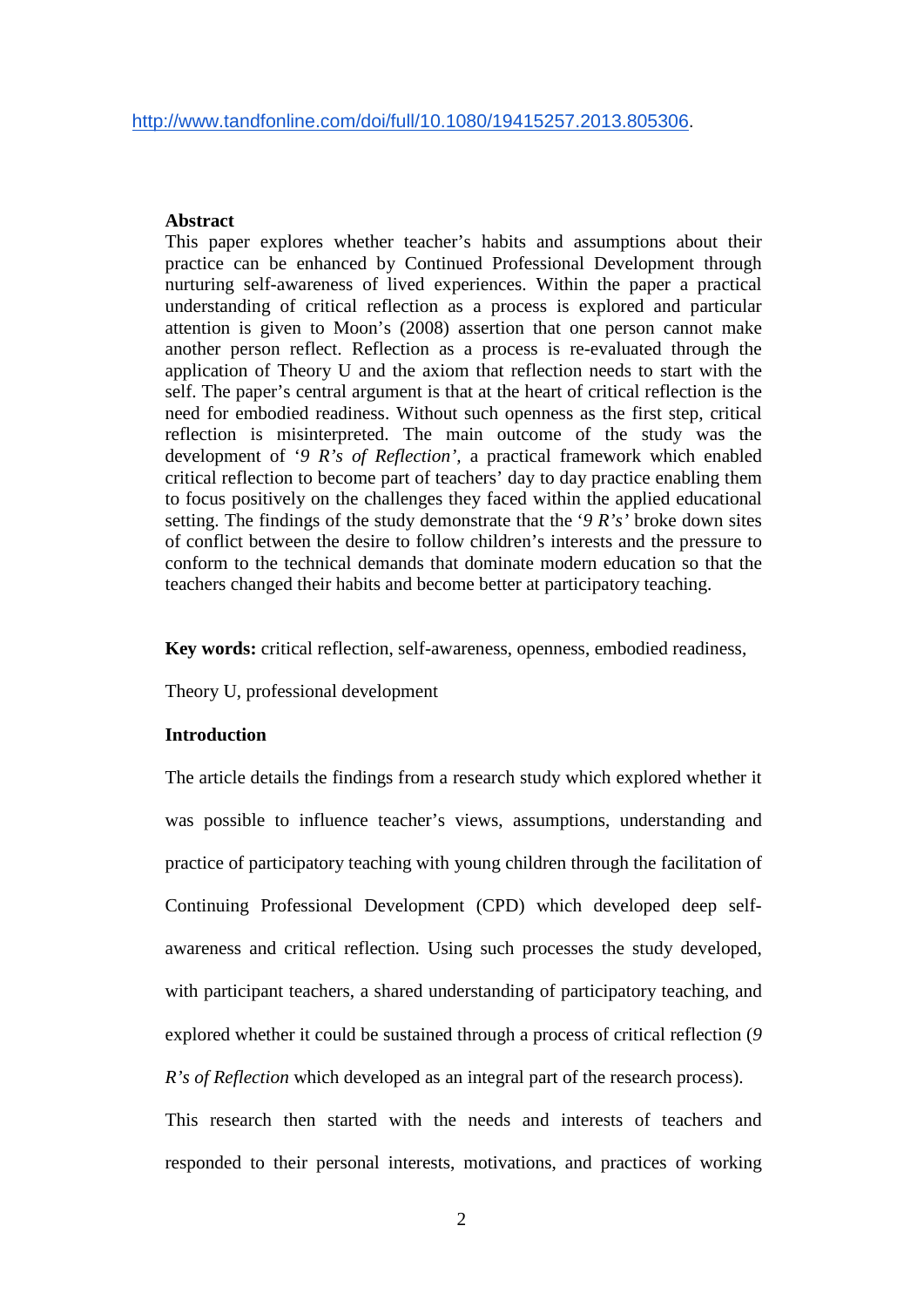with young children. The study's contextual axiom is that our lived traditions produce values, biases and beliefs which influence the manner in which we consciously or unconsciously form our professional identity, our priorities and understandings of working with young children (Hassan, 2005; Beijaard et al., 2004). It is these embodied experiences, especially those unconscious ones that we need to understand if we want to understand the 'richness and subtlety of human experience' (Leitch, 2006, p. 551). Within the context of education, teachers tend to feel restricted by an outcome driven curriculum and targets imposed by government as part of a top down approach. As s a result there is the tendency to sometimes 'play it safe' and follow rules without questioning (Wilkins, 2011). Being aware of these power relations promotes a consciousness of reality so that teachers are more able to make informed decisions and take ownership of their practice (MacNaughton, 2005; Freire, 1994).

The paper's central argument is that critical reflection requires and begins with self-awareness, which can be developed through CPD activities that nurture embodied openness and readiness. In the development of such attitudinal dispositions the paper applies Theory U to demonstrate the need for openness The main focus is to show how the process of becoming open was supported by a practical framework for reflection, named here as the '*9 R's of Reflection'*. This framework emerged as result of the study and proved to be an essential foundation to teacher's development of critical reflection which in turn was a catalyst to them focussing positively on the processes which promote participatory teaching and learning.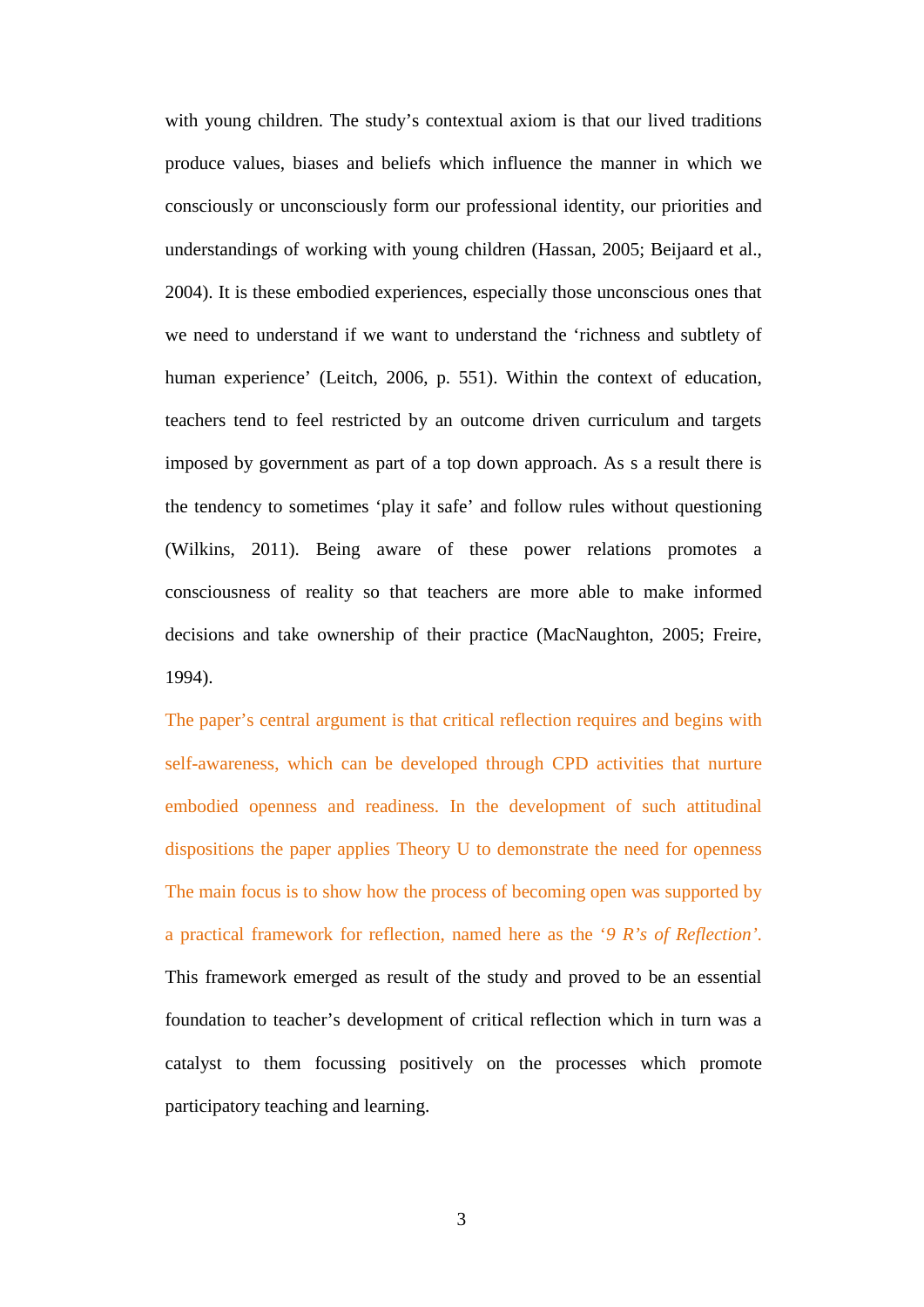# **Developing critical reflection through self-awareness of embodied lived experiences**

In relation to education, critical reflection is regarded as a meta-cognitive (reflexive) process (Bolton, 2005) that assumes and requires awareness and self-examination of what people do and think. It is an internal process which consists of exploring personal beliefs, emotions, assumptions, thoughts and actions (King and Kitchener, 2004; McLellan, 2004). van Manen (1995) refers to critical reflection as 'finding oneself', an experience though which can be both difficult and uncomfortable. Becoming a reflective professional as an agent of change (Price and Valli, 2005) is gained by reflection upon the difficulties of classroom practice and the ability to 'stand back' and see different perspectives (Etherington, 2004). Critical reflection in relation to teachers (and the participation of young children) then, means that teaching as a whole becomes an examination through different 'lenses'. In a sense, it becomes an on-going 'learning journey' as part of professional development. Awareness by the teacher of the issues of power and control lead to more deliberate thinking about creating democratic classrooms. In this formulation, critical reflection becomes crucial for 21st century teachers as a means of enhancing practice in the development of meaningful CPD (Author, 2011; Reed and Canning, 2010; Edwards *et al*., 2002). My argument is the need to nurture and develop open-mindedness and a readiness to see as the necessary starting point for critical reflection. 'Failure to see is the biggest barrier towards tackling our challenges' (Hassan, 2005, p. 6). As Dimova and Loughran (2009) clarify, open-mindedness requires being ready to listen to more sides than one as an active listener. This means being prepared to hear views and ideas that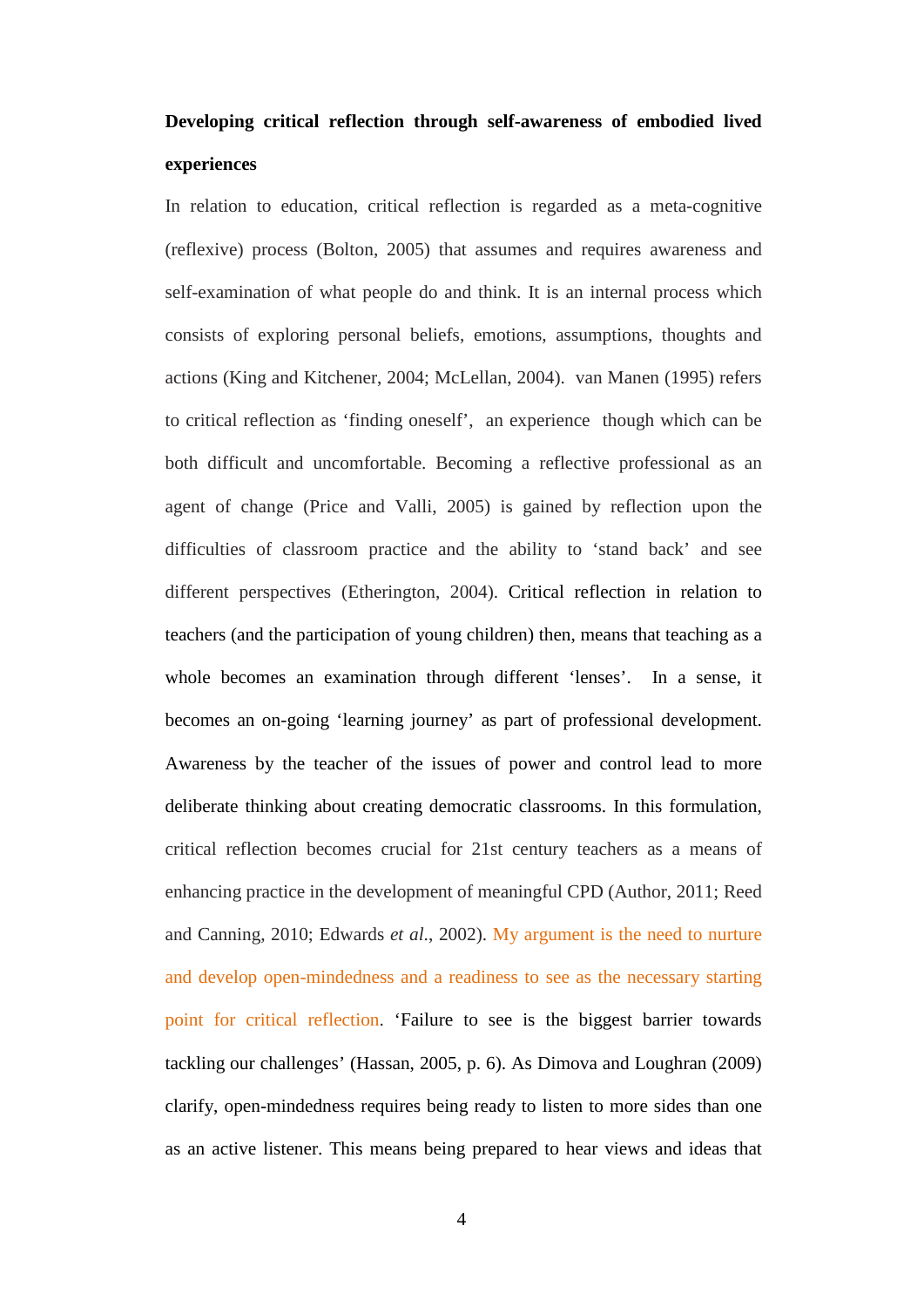may be contrary to our own and being able to admit that a prior belief may be incorrect particularly in relation to pedagogy (Rinaldi, 2006). To start this 'opening process' there is the need to be ready and demonstrate an openness of mind, heart and will (Scharmer, 2009, p. 37).

#### **An emancipatory theoretical framework**

The study takes critical social theory as its underpinning, based on the principles of empowerment, social justice, emancipation and freedom. It is predominantly informed by Freire's (1994) theory of 'conscientization' which involves questioning assumptions that have been taken for granted and raises awareness of new perspectives and personal actions that can lead to the transformation of oppressing professional customs (Jacobs and Murray, 2010; Mezirow, 1997). Within this paper a practical understanding of critical reflection in relation to participation, relevant for the present day, is explored, (Dewey, 1933; Schön, 1987; and Brookfield, 1995) and through the *9R's of Reflection* (Author, 2012). Particular attention is given to Moon's (2008) assertion that one person cannot make another person reflect; they can only facilitate or foster a critically reflective approach through appropriate conditions. In doing so Theory U (Scharmer, 2009) is presented as a means of exploring in detail the complex and challenging internal processes involved as part of being ready to be open and develop self-awareness (Hassan, 2005).

First, though, it is necessary to define participation, participatory teaching and participation of young children in the pedagogical space and context of this study.

5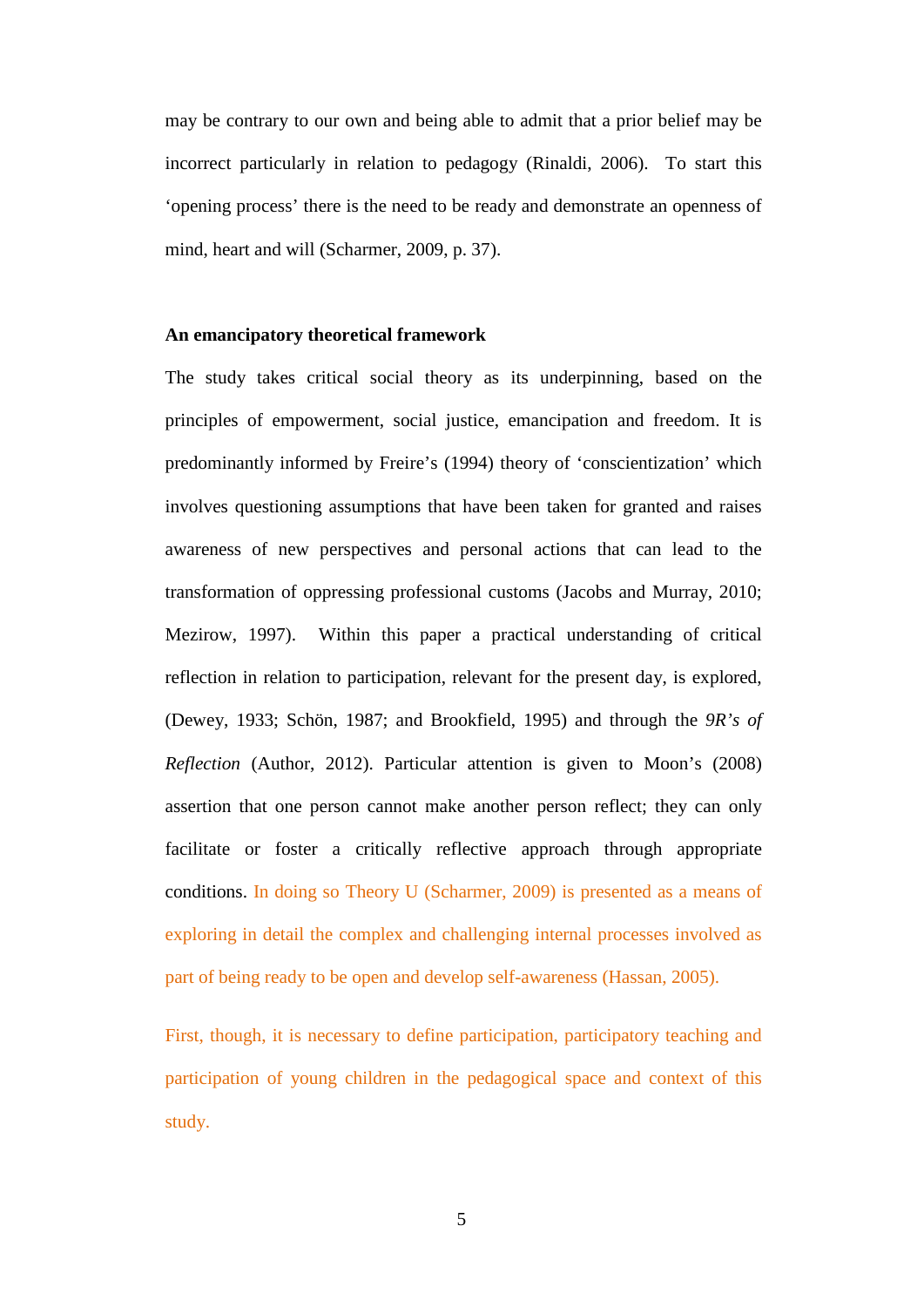**'Participation' in the context of this study and the need for developing personal / embodied awareness of underpinning beliefs, values and habits**

In the context of this study, participation is understood as a child's right to be involved in their learning and sharing responsibility and power for decision making about matters that affect their lives (Davies and Artaraz, 2009; Hill *et al.*, 2004; Article 12 (UNCRC) 1989). Participation is underpinned by progressive steps involving listening to and consultation with children (Shier, 2001; Lancaster, 2003) which are crucial in building a pedagogical space that contributes to children's learning and well-being where they can make independent choices, share responsibility and make sense of their learning (Clark, 2005, 2004; Nutbrown, 1996).

Within the framework of this study, listening, consultation and participation are contextualised and understood as integrated parts of Shier's (2001) *Pathways to Participation* model. His five levels of participation are defined as follows:

## *Listening*:

- 1. Children are listened to
- 2. Children are supported in expressing their views.

## *Consultation*:

- 3. Children's views are taken into account.
- 4. Children are involved in decision-making processes.

## *Full participation*:

5. Children share (some) power and responsibility for decision- making.

At the heart of participatory learning spaces, children are respected as individuals, and learning is supported through constructive thought and communication rather than on the transmission of knowledge and skills (Villen,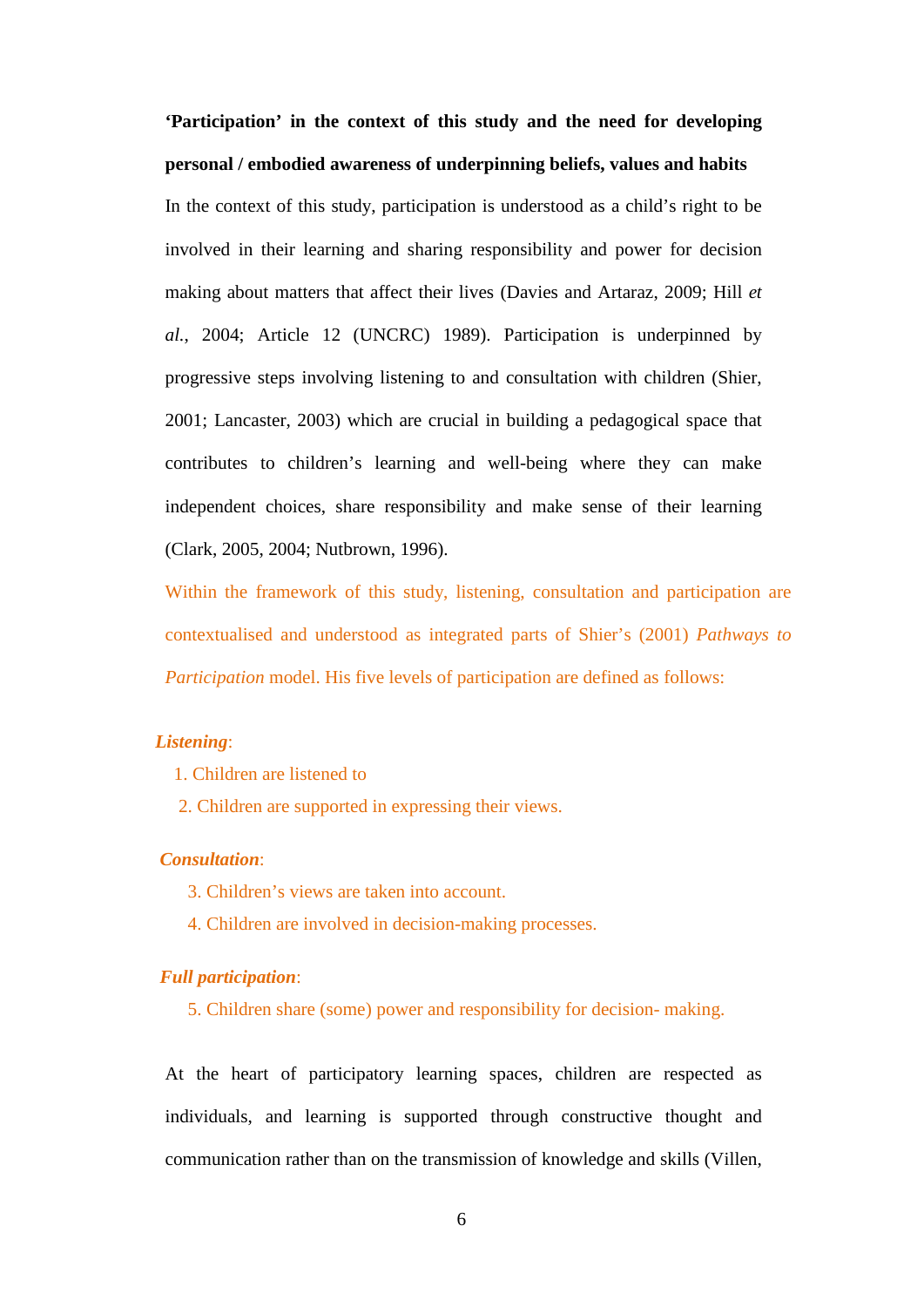1993 and Malaguzzi, 1992). This can be a challenging process for adults because the value attributed to a child's participation is subject to adult selfawareness and issues of power imbalance that adults have over the child. These power relationships must be unpicked if participatory teaching is to be effective (Feldman and Weiss, 2010). Unless teachers are able to identify such embedded and unconscious influences on their epistemological beliefs and pedagogical approach, then any changes in critical reflection will remain ornamental and tokenistic rather than genuine and meaningful. This paper, then, takes a fresh look at critical reflection and the need to start with a personal readiness through the application of nurturing an open mind, heart and will (Theory U) (Scharmer, 2009).

### **Theory U: Becoming open and ready**

Here I use Theory U to reinforce the prominence that needs to be attibuted to the initial and vital stage of nurturing an open, receptive authentic approach as well as demonstrating the complex and challenging internal processes involved in becoming critically reflective (Hassan, 2005). As Moon (2008) notes, one person cannot make another person reflect, they can only facilitate or foster such an approach through appropriate conditions in relation to the habits already formed by teachers. Such conditions were nurtured through the '*9 R's of Reflection'* as explained later.

**Figure1:** Theory U (Scharmer, 2010, p. 6)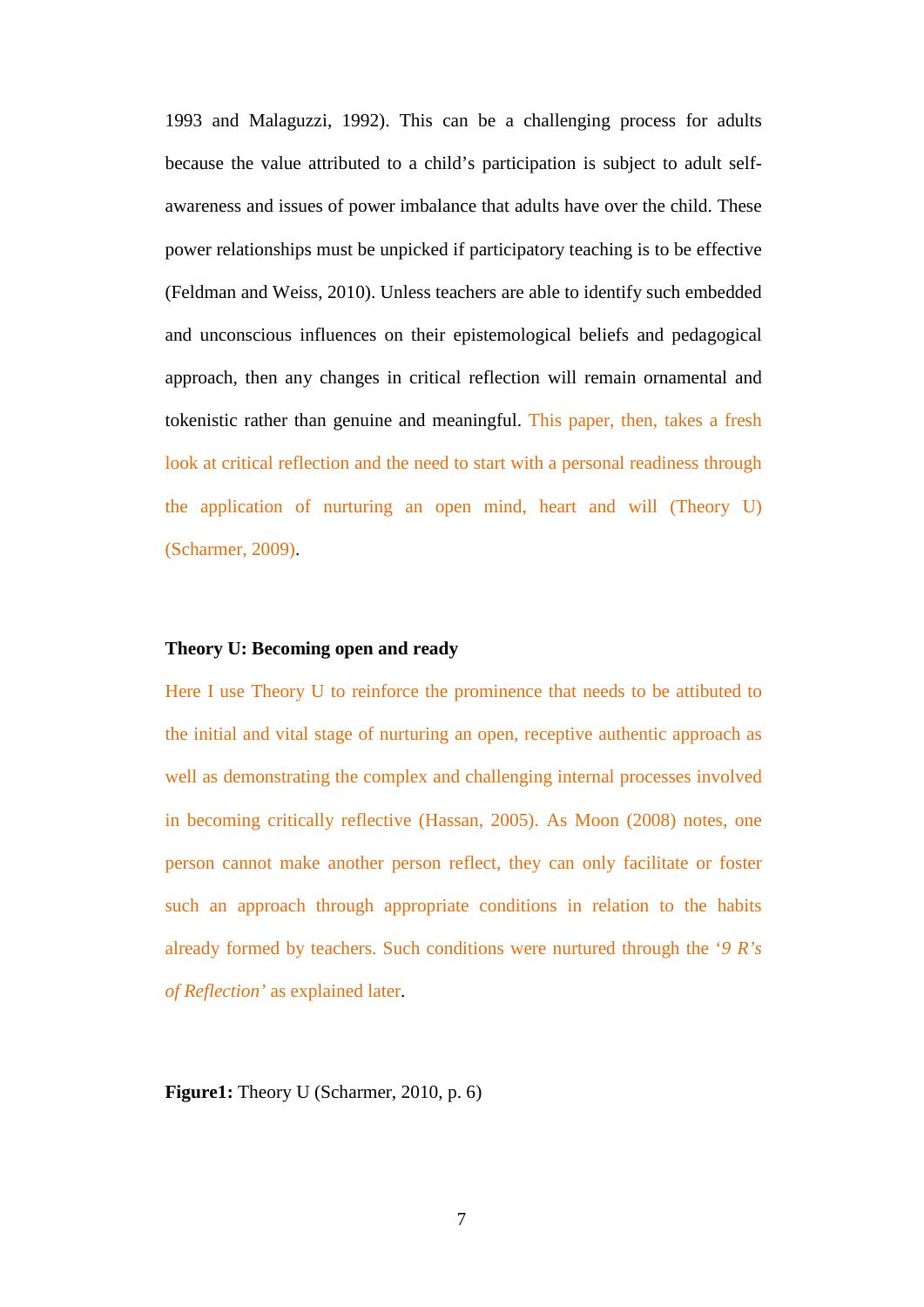As Figure 1 indicates, an open mind, heart and will is the nucleus for embodied readiness, essential for critical reflection. Next I provide a summary of the different 'spaces' involved which in reality are not straight forward or easy (Hassan, 2005). It can involve a journey of fluid movements forwards and backwards with different spaces blending into each other. It is also a journey that involves feeling uncomfortable. For this reason, it is helpful to see the spaces as areas for personal self-awareness rather than a precise and prescriptive order of actions. Rather than a fixed self as part of research, the self is fluid and is created in the process of the professional development as part of a reflexive process of coming to know oneself (Lincoln and Guba, 2000).

### **An open mind**

Opening the mind is based on accessing the cognitive or intellectual, so that a person sees differently (Scharmer, 2009, Titchen and McCormack, 2010). To be open and to move from a conception of knowledge (formation or interpretation) towards a contextual understanding (reformation), Moon (2008) emphasises an understanding of the context in which critical reflection is required. Hassan (2005) clarifies the complexity of this process and the difficulties because of the lifetime biases and beliefs attached. Here 'the voice of judgement' (VOJ in Figure 1) may cause a person to play safe, follow the imposed rules (Wilkins, 2011; Scharmer, 2009, p. 42) and not take risks, (which as a result can prevent a participatory teaching approach). Scharmer (2009) and Titchen and McCormack, (2010) argue that for a person to see and act differently, a deeper level of *feeling* beyond the mind is needed. An open heart is required.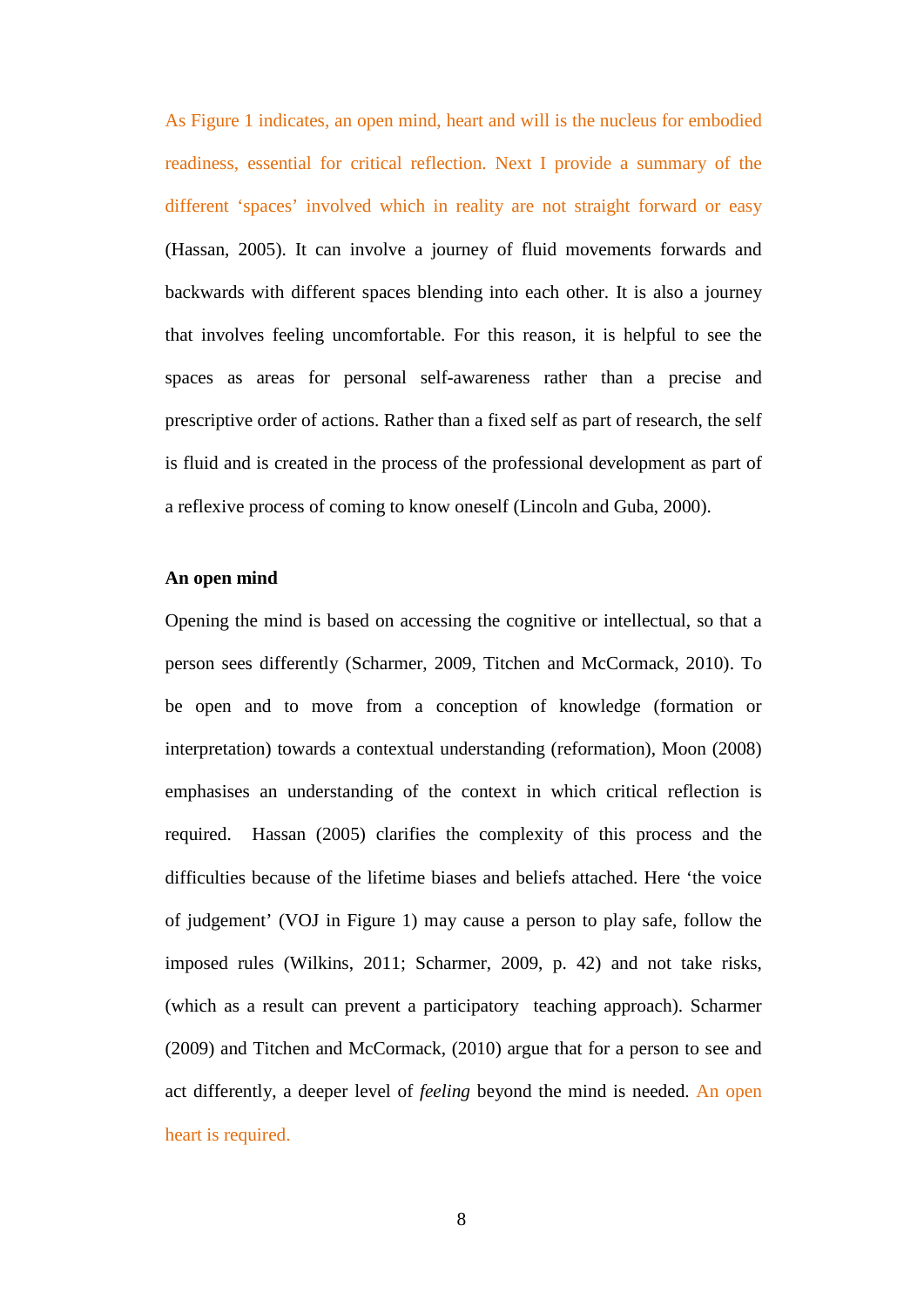#### **An open heart**

Having an 'open heart' entails accessing personal emotions which relate to empathising with others and a persons' ability to see from another perspective or 'through the eyes' of someone else (Scharmer, 2009 and Titchen and McCormack, 2010). This is central to critical reflection and is also important in terms of helping teachers to explore and understand their identities (Nias, 1996; Noddings, 1996) and Hargreaves, 2001). While emotion can distort critical reflection and the need that teachers can feel to be right (De Bono, 1983), cultivating an open heart by being vulnerable and honest, can promote trust and enable emotions to be put to one side. Here Scharmer (2009) warns of the voice of cynicism (VOC in Figure 1) or scepticism which can prevent a person putting themselves in vulnerable positions such as being open and honest. Recognising the value of emotions strengthens the significance of an open heart through self-awareness and the sometimes unquestioning acceptance of life experience and assumptions. Active engagement or questioning of how we know what we know is crucial (Mezirow, 1997) particularly in teaching. Thus an open will is required.

#### **An open will**

Opening the will refers to 'letting go' and being true and honest. This is crucial but ultimately depends on being able to drop the 'habitual self' (Scharmer, 2009: 41). Often 'the voice of fear' (VOF in Figure 1) can block an open will; for example the fear of being in the minority. As Scharmer (2009) outlines the journey to openness is 'always the road less travelled' (p. 42) because of the complex and difficult inner work it involves in relation to self. This embodied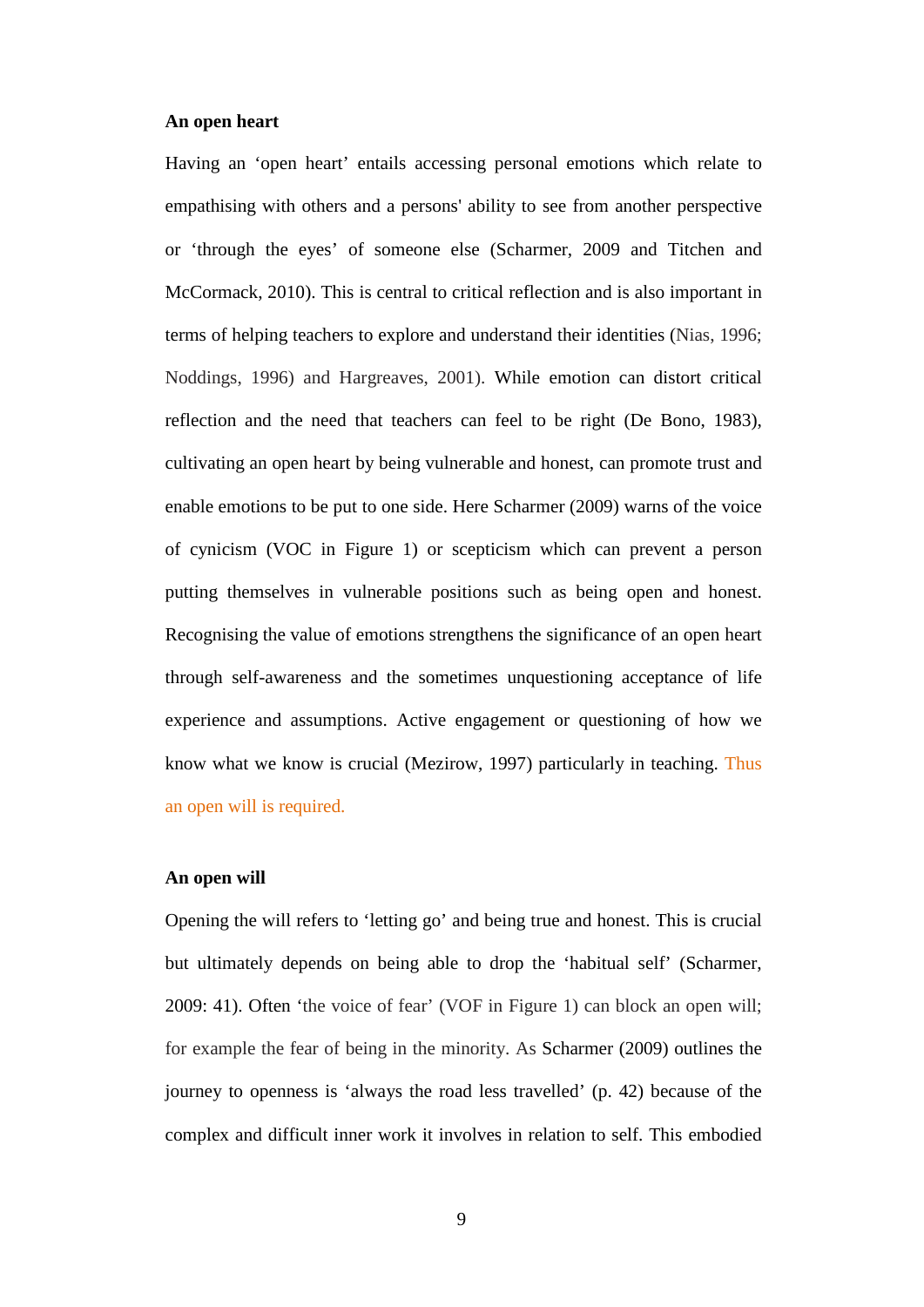openness is situated at the heart of a series of fluid spaces which facilitate the uncomfortable process of coming to know oneself.

#### **The Spaces of Theory U**

*Downloading*: represents the beginning, through open conversations about past experiences, practice or habits in relation to the challenges as part of teaching, which in reality, as Dewey (1933) highlights, is not straightforward and can involve confusion and doubt.

*Seeing* involves becoming aware of personal habits or practice that previously a person may not have been conscious of (Scharmer, 2009).

*Sensing* requires being able to view the context from another perspective (such as the child's perspective). Here there is a grasping of the context as a whole which comprises a consideration of our own relationship to the wider work environment and a questioning. This is essential as part of developing an awareness of imposed conventions on teachers (Gilroy, 1993).

*Presencing* entails connecting to the deepest source in order to 'let go' so that 'letting come' is possible. Letting go is 'about putting ourselves into a state of profound openness' and involves courage, leaving the shores of our certainty….and overcoming our fear of the unknown' (Hassan, 2005:8). 'Letting come' is about being open to change which can be a time of anxiety, emotional difficulty and the most vulnerable stage of the process, but likewise it can also be one of new creation (Hassan, 2005). This stage represents a realisation and a shift in action. It is referred to as 'passing through the eye of the needle' (Scharmer, 2009, p. 42) because it requires 'dropping everything that isn't essential' (p. 191). In an active classroom situation, van Manen (1995)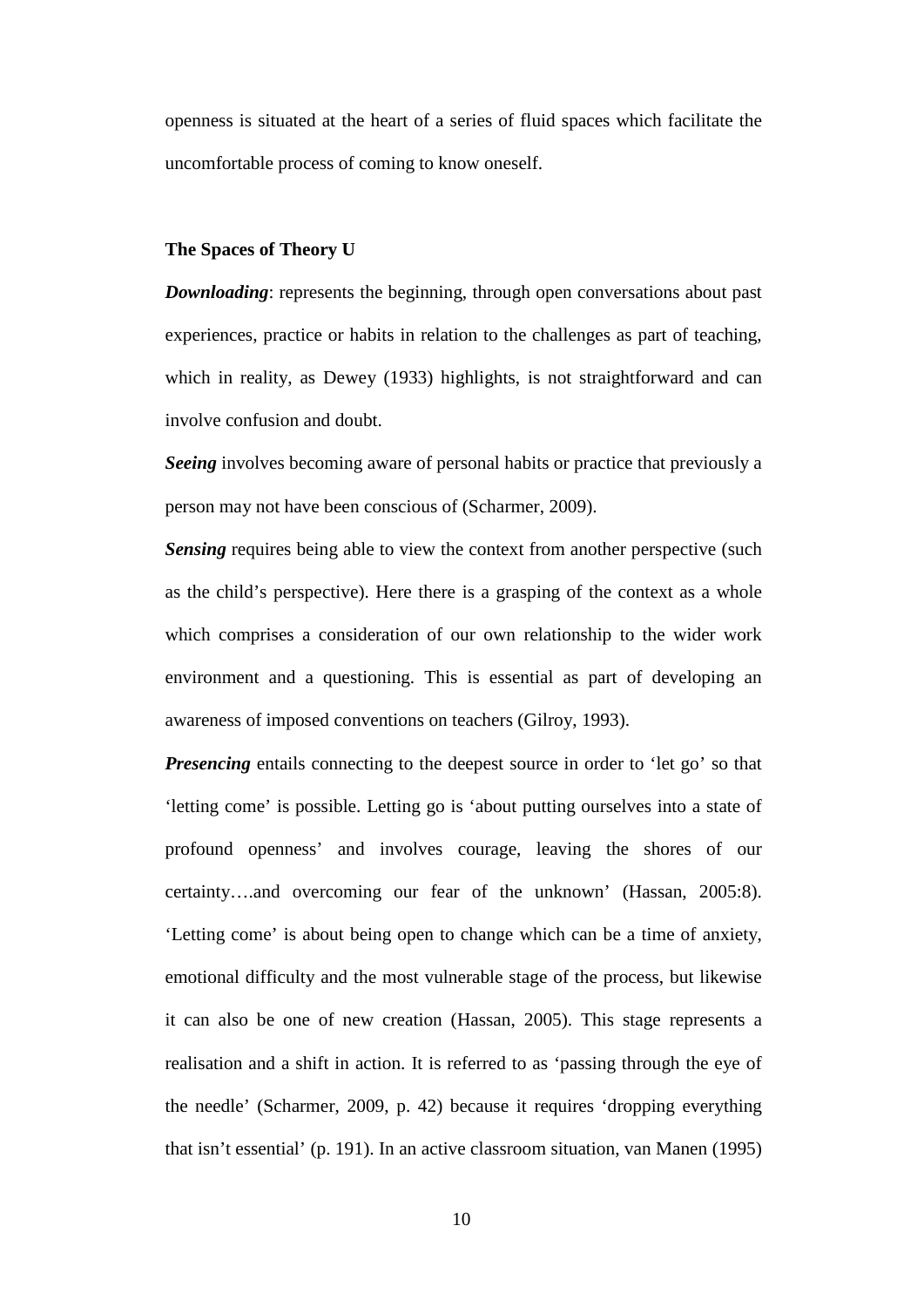questions the reality of this happening because of the necessity to act on the spot without having time to step back and consider alternatives.

*Crystallizing* is concerned with the new vision or possibilities that can emerge as a result of embracing new awareness. Again, van Manen (1995) draws attention to the complexity of this happening as part of the active practice of teaching.

*Prototyping* requires exploring the future through dialogue with the head, heart and will; the will being the action or commitment that Shier (2001) refers to so that new understanding impacts directly on teaching. Prototyping is driven by vision and trust and is different from a set plan. It is about 'letting come' in a similar way to *phronesis praxis* as described by Aristotle (Barnes, 1976; Grundy, 1987). Instead of an unreflective technical product approach, the teacher focuses on the process and what makes for human flourishing (Kemmis, 2010).

*Performing***:** is exemplified in a new commitment, comparable with the deliberate and committed open 'plan of action' that Dewey referred to (McDermot, 1973, p. 505).

#### **The study and appropriate methods used to support openness and insight**

The study was in two Phases over a period of seven months. The focus of Phase One (January to June) was on developing a shared understanding of participation (based on Shier's *Pathways to Participation,* 2001) through critical reflection. Phase Two (over the period of one month - July) explored whether participation could be sustained through a process of critical (the 9 R's of Reflection that emerged as an on-going part of the analysis (Author, 2012).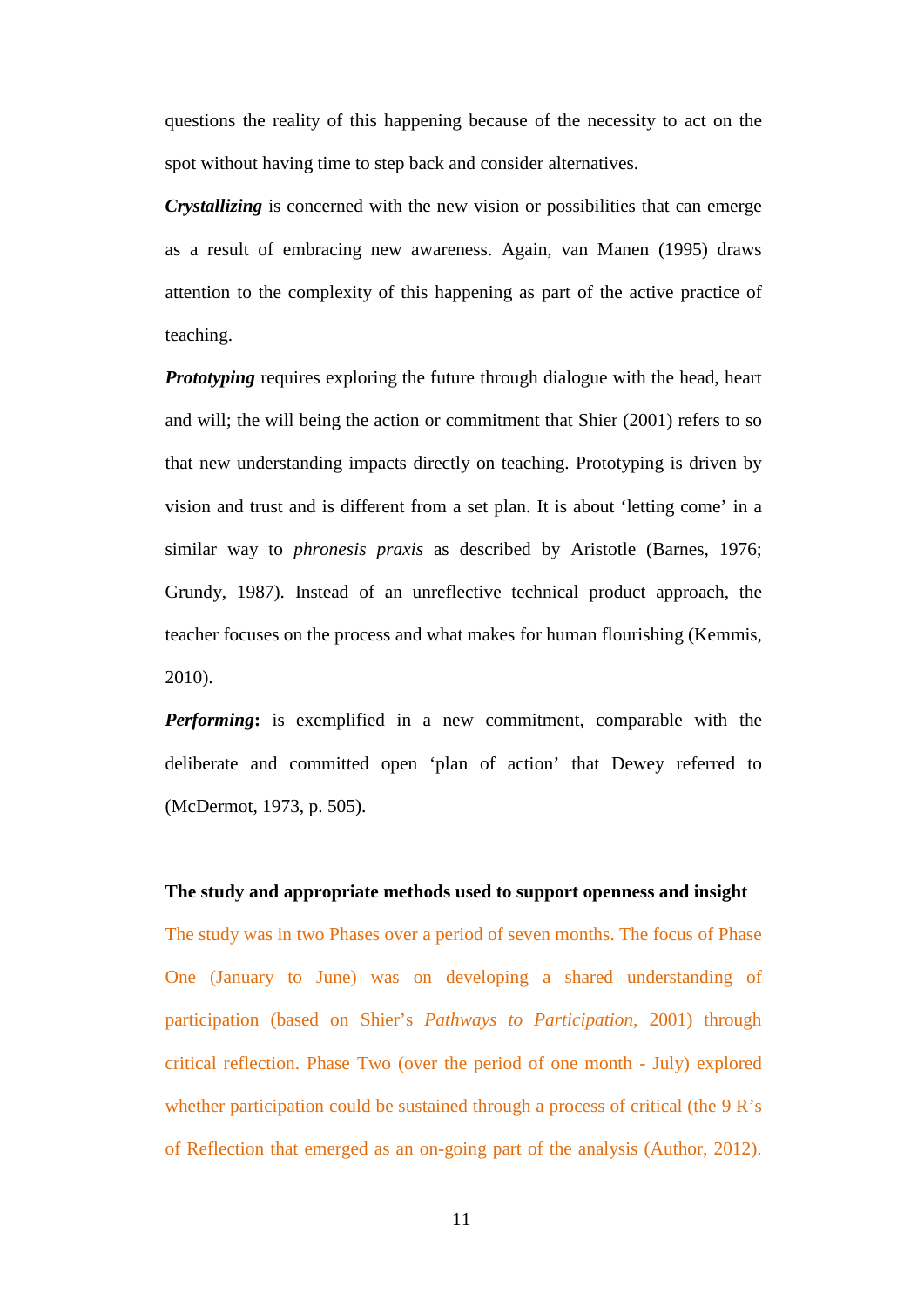The study departure point was that of the needs and interest of two teachers in relation to participatory teaching (Loucks-Horsley *et al*., 2003, p. 47). Two teachers as part of the Foundation Stage were involved, one was a Reception Teacher (RT) and the other a Nursery Teacher (NT). The overriding aim was to develop a deep insight into the teachers' experience of developing a reflexive approach as I worked 'with' them (Clough and Nutbrown, 2007. Through previous projects we had developed a positive, open working relationship built on a mutual respect of the value and commitment to listening to young children. Involving other participants may have changed the dynamics of the group and the trusting, secure environment required for embodied readiness and openness. As the focus of this study was to understand and explore the teachers' perspectives and experiences of participation with young children, the research was designed to be participatory and emancipatory by nature (McCormack and Boomer, 2007; Goldstein, 2000) using methods which reflected this by choosing open and engaging approaches. The study employed a multi-method creative and exploratory approach that provided the flexibility to respond to the emerging nature of the data (Corbin and Holt, 2005). It began with an open questionnaire followed by conversations about the teachers' views and understanding in respects of consultation and participation with young children. The findings were used to inform the framework for **Phase One**; the collaborative (CPD) workshops over a six month period. A qualitative thematic analysis approach drawing on a conceptual framework of creative hermeneutics (McCormack and Boomer, 2007) was utilised as a way of embracing the theoretical and methodological underpinning consistent with the approach of openness and engagement. In doing so, the analysis of data did not wait until the end of the study. Instead, all elements were considered to be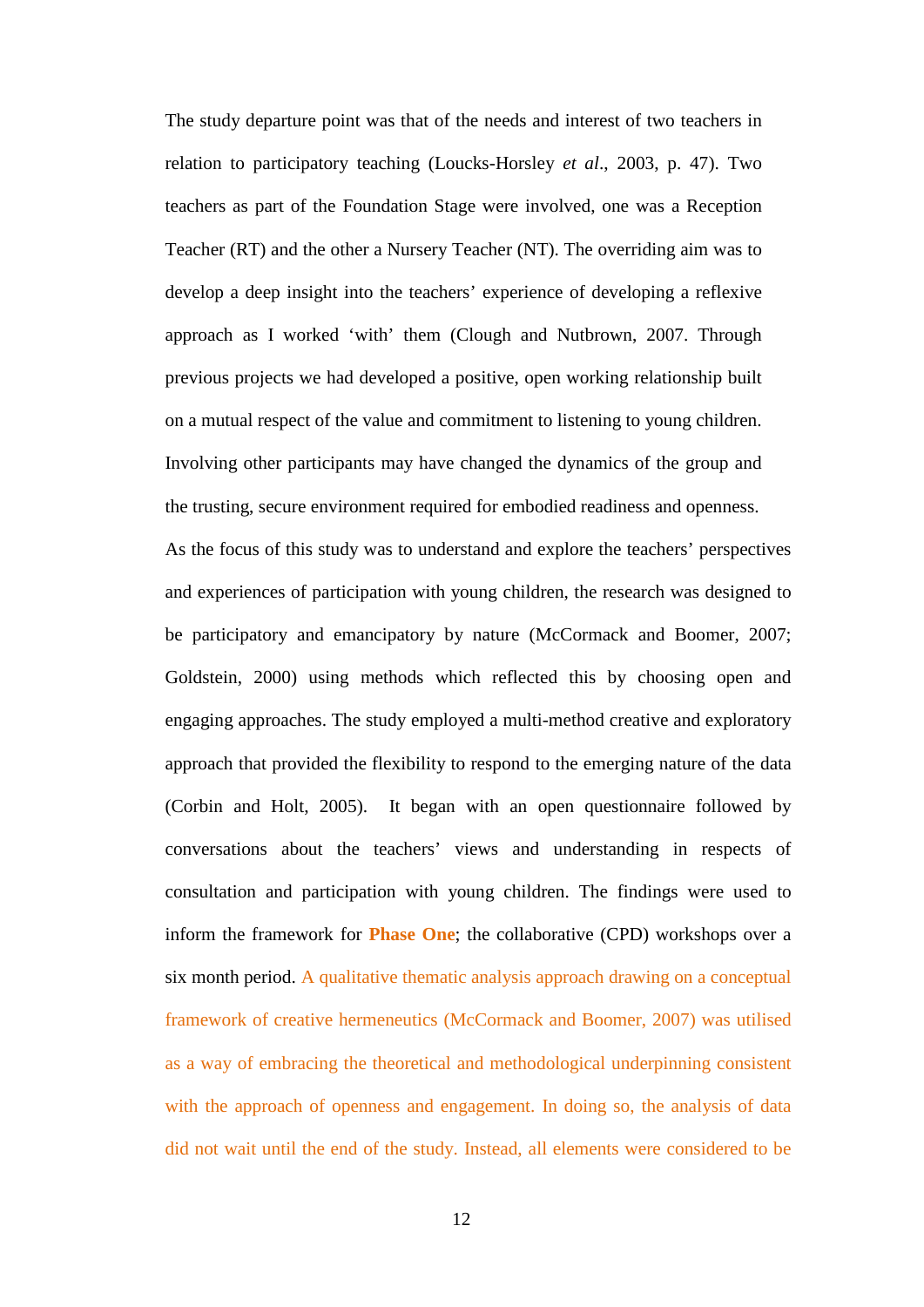data (workshop transcripts, reflective tasks, teachers' journals as well as my own on-going journal) and were continuously compared with each other in order to obtain themes for understanding and interpreting the nature of the relationship between consultation and participation and critical reflection. Throughout the study, the two teachers actively participated in both the generation of data, through their engagement in the study and the analysis of data (through the identification of themes, and categories) by commenting on significant elements and aspects as a result of reading each workshop transcript, as part of Phase One and Phase Two). The involvement of the teachers in the analysis process was crucial as part of the inductive, reflective nature of the combined thematic and creative hermeneutic approach. The collaborations offered a means of 'capturing the essence' of their stories (Corbin and Holt, 2005, p. 52)

The mentor workshops in Phase One were the hub of the research and learning process, supported by the relaxed atmosphere, openness and desire of both teachers to engage. The focus was on the following:

- Knowing yourself personal values and beliefs
- Perceptions of children
- Consultation and participation with young children
- The benefits of consultation
- Understanding Shier's (2001) *Pathways to Participation*
- Becoming critically reflective
- Supporting participation through keeping a reflective journal
- Creative evaluation for Phase One

As a result, they were able to tap into seemingly forgotten memories and emotions. This in turn unearthed a consciousness of themselves that enabled fresh perspectives of how personal experiences influenced their very being (Leitch,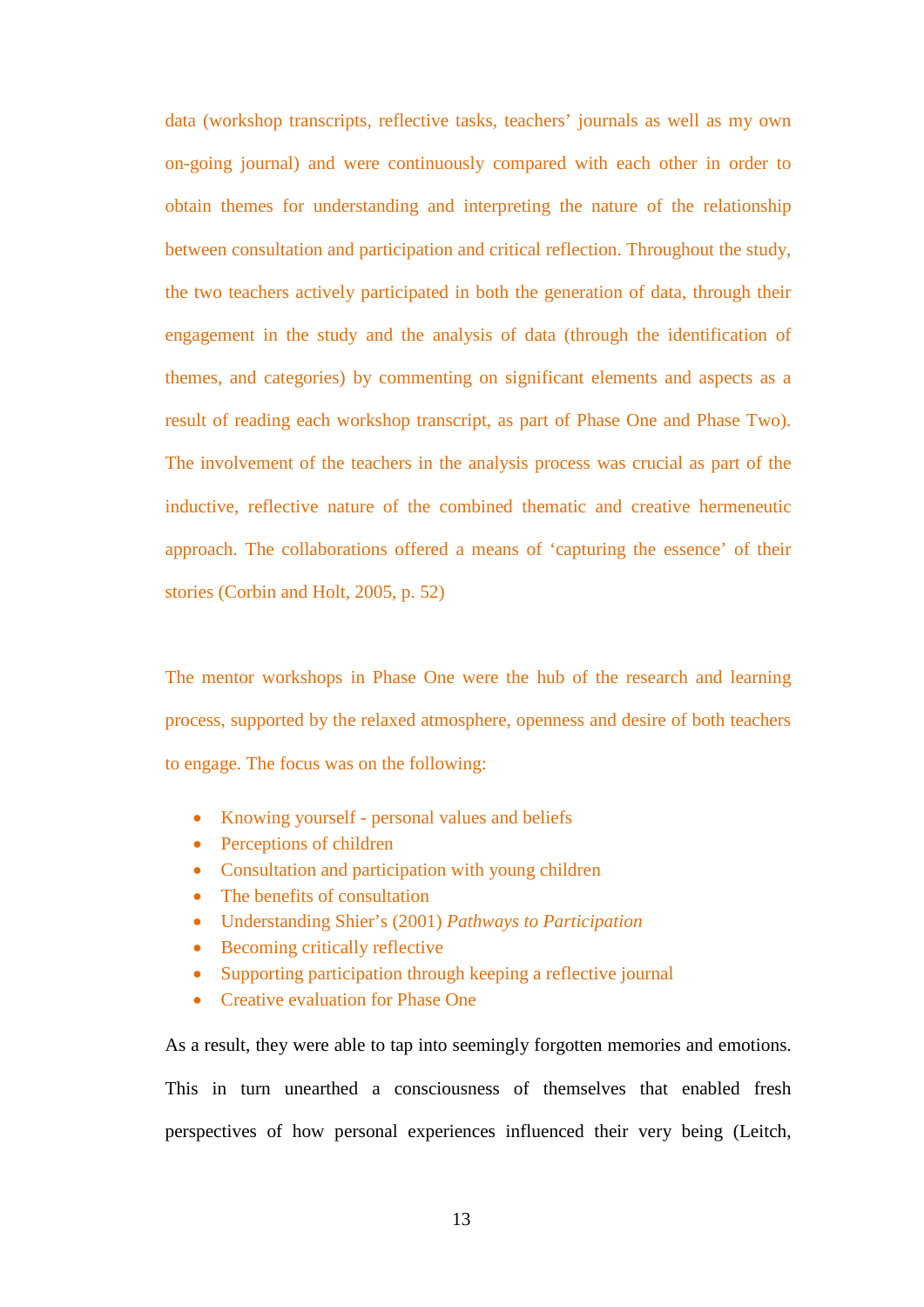2006). We explored new, individually tailored concepts which in turn presented fresh challenges. All of the workshops followed this format:

- 1. Reflections on transcript (10 minutes)
- 2. Sharing follow up task (10 minutes)
- 3. Aligning practice with Shier's model (5 minutes)
- 4. New theme explored (25 minutes)
- 5. Supportive reading (5 minutes)
- 6. New agreed task (5 minutes)

Each workshop began by spending time reflecting on the transcript of the previous session to identify anything the teachers found interesting, valuable, challenging, or were particularly proud of, and points of agreement or dissent. Time was also dedicated to discussing the follow up agreed tasks that the teachers had reflected on in their journals. These tasks were individually tailored and agreed between us in relation to the personal and professional needs and challenges of each of the teachers. Examples included teacher planned sessions, (with individual children, pairs, small or larger groups), or 'continuous provision' (activities chosen by the children). Each reflected the teachers' personal readiness and openness to engage in the study. This meant each task was aptly pitched in terms of motivation and challenge (Platteel *et al*., 2010), but perhaps most importantly the task focus was decided by the individual teachers.

Almost half of the workshop time was spent exploring a new participatory concept through exchange of knowledge involving collaboration and open discussion. This enabled the teachers to identify a deeper self-awareness, and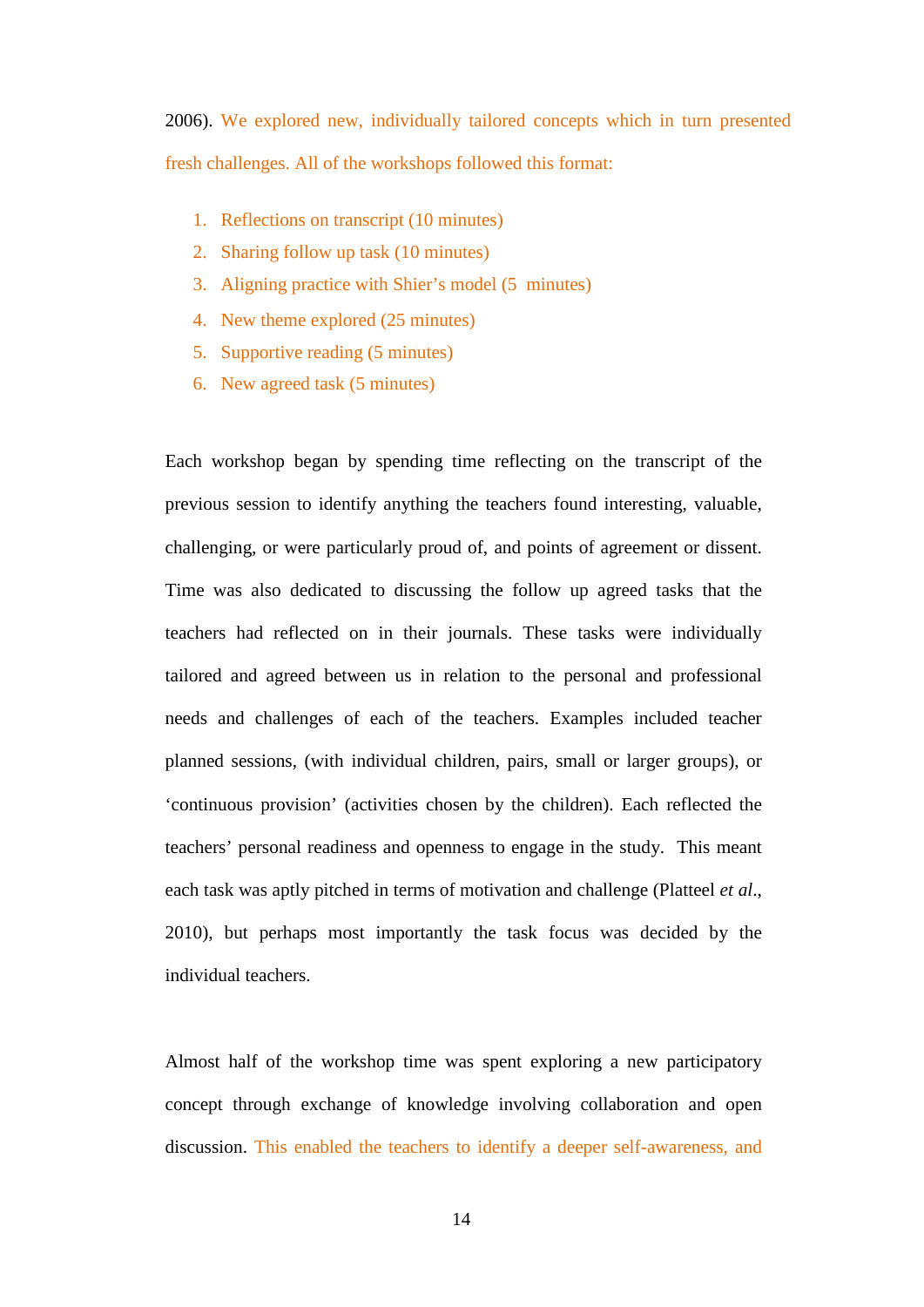unearth a consciousness of personal strengths and weaknesses pertinent to participatory learning and teaching, which consequently presented fresh challenges and areas for development which ultimately required openness. I provided supportive reading for each workshop in the form of accessible handouts as a way of enhancing the teachers' developing understanding of participation, which as Moon, (2006) identifies can be a way of supporting professional understanding and development. Through the teachers' engagement in the reflective and collaborative nature of the workshops, '9 steps of reflection' emerged. These 9 R's of Reflection (or *9 Steps of Reflection*) are distinctly relevant to this study and are presented below in Figure 2.

**Phase Two** of the study involved exploring whether participation through a process of critical reflection was sustainable over a period of one month with the participant teachers. Two workshops were provided over the period of a month, after which a final collective creative evaluative session took place.

At the end of both Phases, creative evaluation sessions, were planned to capture the essence of the teachers' personal learning as a result of engaging in the study. These included collages (Simons and McCormack, 2007), the use of creative hermeneutic cards (Bijkerk and Loonen, 2009) and metaphors crafted into poetic haiku (McIntosh, 2009). Together these highlighted visual journeys of transformation experienced by the teachers (Titchen and McCormack, 2010). In doing so a deeper kind of knowledge was available (Jupp, 2006, p. 133). The use of creative hermeneutic arts based approaches facilitated a reflexive approach and enabled the teachers to articulate and summarise the essence of their experience of the project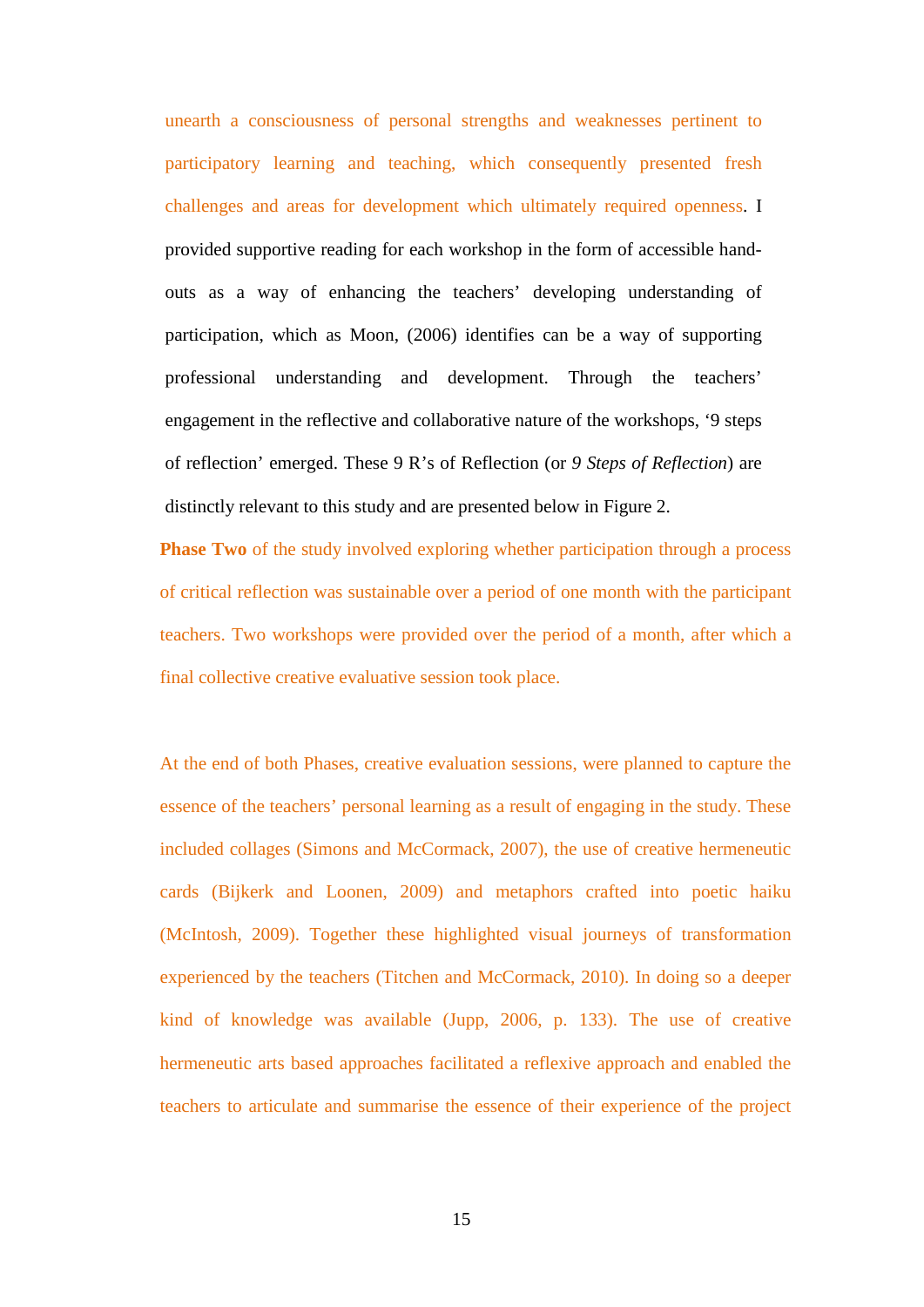and their transformational learning. Further insight in relation to the creative methodologies as part of the project is available in McLeod, 2014)

**Insert Figure 2 here:** *9 Steps of Reflection* as a tool for sustaining critical reflection

It was **the gradual development of these '***9 R's of Reflection'* as a practical framework that reinforced the essential nature of embodied readiness (Scharmer, 2009) at the heart of critical reflection. The 9 R's enabled the teachers' to focus positively on the challenges and difficulties they faced within the applied educational setting on a day to day basis and provided insight into what participation felt like from a child's perspective. As a way of demonstrating how the 9 R's of Reflection evolved and empowered the teachers to become critically reflective (and follow children's interests necessary for participatory teaching rather than conforming to the pressures that dominate modern education) (Scharmer, 2009 and Corbin and Holt, 2005), the findings and the discussion from the research are analysed through referring back to the themes espoused by Theory U (Scharmer, 2009) namely downloading, seeing, sensing, presencing, crystallising, prototyping and performing, facilitated through the 9 R's. This approach is adopted as a way of demonstrating the embodied readiness displayed by the participant teachers as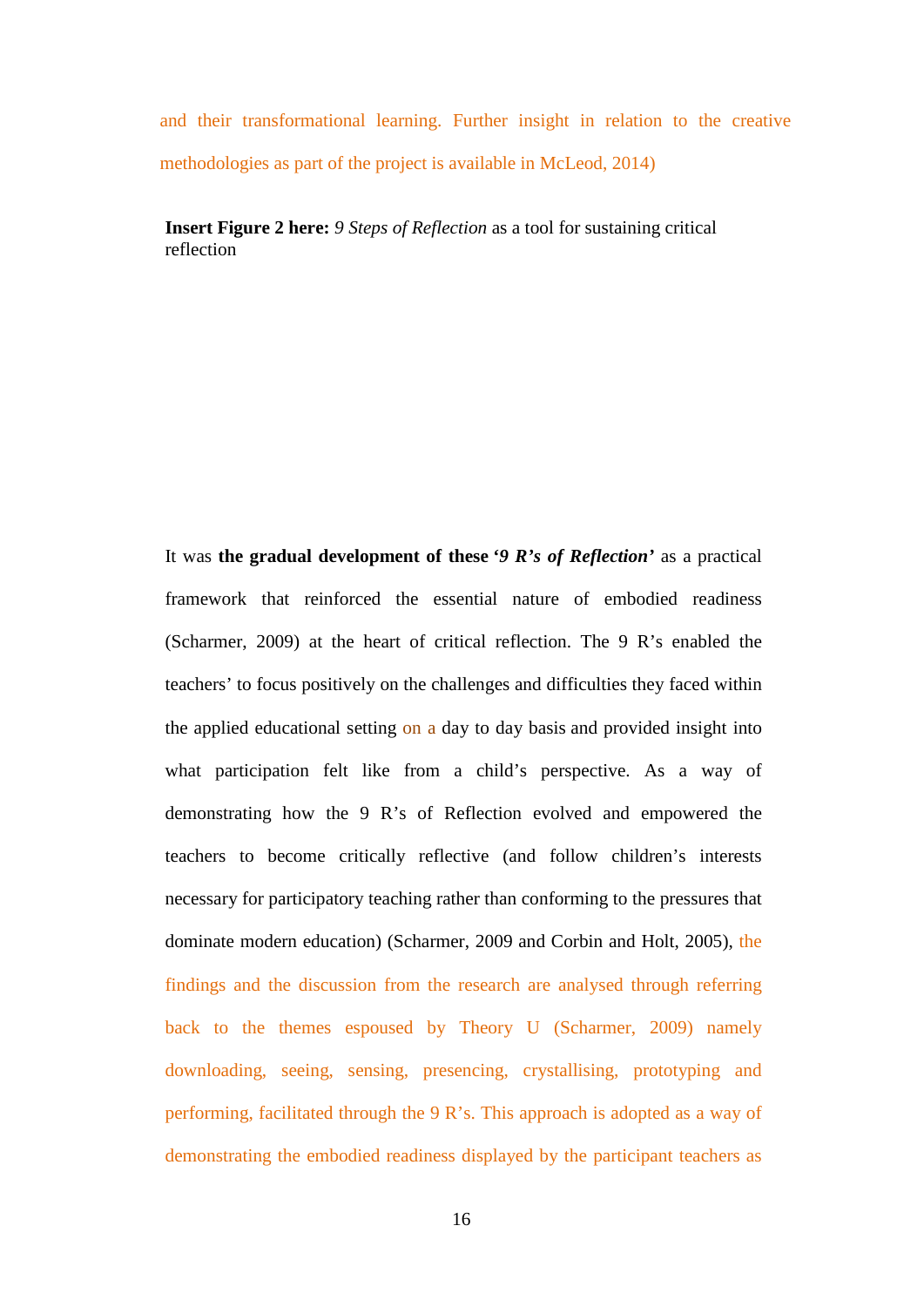well as indicating how appropriate conditions were created (McCormack; Boomer, 2007) as an integral part of the '*9 R's of Reflection'.* The following account therefore unravels the reciprocal relationship between the *9R's of Reflection* and readiness (embedded throughout Theory U) as an integrated experience.

# **The unravelling and analysis of readiness (Theory U) through the** *'9R's of Reflection'*

Right from the start of the project the space created was valued as a chance to collaborate, share and develop together. The teachers saw it as a protected, safe space where risks could be taken and time was set aside for exploring past experiences and influences on their personal views. It was the beginning of 'downloading' and 'seeing' afresh (Scharmer, 2009) so that challenges and uncertainties were openly discussed without fears of being judged. '**Downloading**' was evidenced as part of the open discussions by the teachers' about their childhood experiences and memories and their views of children as part of society. For one of the teachers this involved memories of parents who were '*over protective and safety conscious*'. She became aware of the influence of her background and upbringing on her behaviour '*to always please and do what I was told to'*, which often resulted in thoughtful but passive actions. She lacked confidence in her pedagogical reasoning and recognised the impact of this on her teaching and her discomfort in sharing power with children as part of their learning. For the other teacher, connections were made between emotional experiences linked to family relationships. This was particularly challenging and uncomfortable as it evoked many emotions and forgotten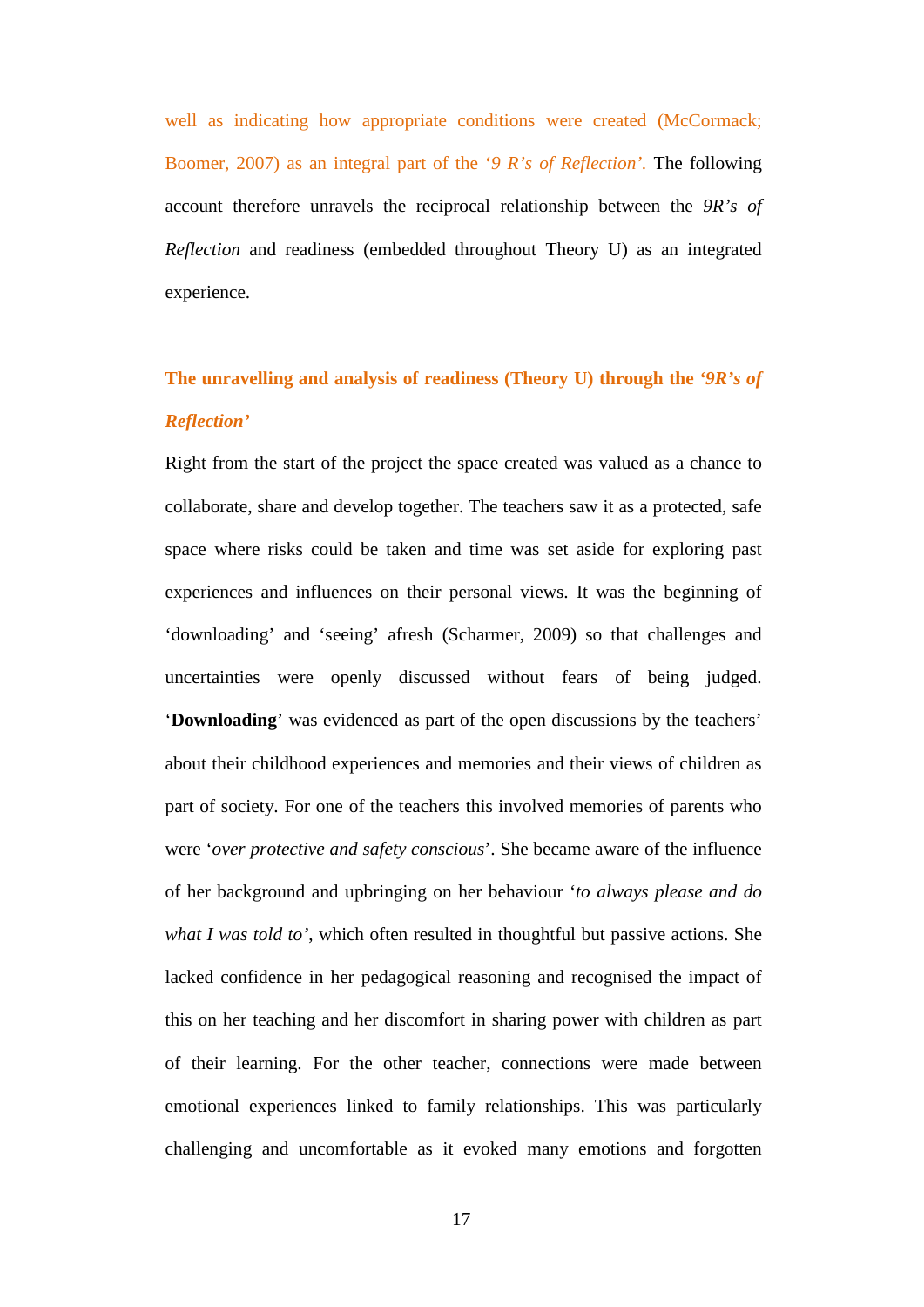feelings (Dewey, 1933). She recalled not liking how it made her feel and noted the emotions provoked (Scharmer, 2009). The impact for each of the teachers was a realisation of how they viewed children as part of society. **Seeing** and **Sensing** (as processes of Theory U) (Scharmer, 2009) were evident here. The Reception teacher explained how she felt about *'sharing power with children'*:

*It's definitely not right. I think there should be more of a balance. Children's experiences are limited and in terms of safety and everything else that goes along with it… but I don't see children as having any power in society, not enough anyway. Children's views aren't very appreciated in society at the moment…*.*Power should be shared…. but more weighted with the adults in terms of responsibility'*. *Having conversations isn't adult talk and children listening. I think there should be a balance. One without the other is not right and one is wrong. It's a balance between the two…it's consultation. If you don't listen to children they don't feel valued, they're not going to share their ideas or flourish into the people that they can be It's about respect. Until you question where that's come from you don't question and think.* 

In terms of what influenced her views and understandings, she noted '*I think* 

*with me, it's innate, it's something that I automatically do'.* She was uncertain

of where her personal views came from, but she demonstrated a connection and

developing awareness of 'seeing' and her personal understanding of valuing the

children's perspective (Brookfield, 1995 and Lancaster, 2003) as underpinning

her pedagogical approach (McAlpine and Weston, 2000).

*From my own practice, I can see the benefits but I feel I would like additional knowledge on the pedagogy behind children's learning…..I've got confidence but I also want to know research that backs up the fundamental values of children's views and opinions.* 

In a sense, she saw the barrier as herself in terms of requiring further knowledge about the reasons why consultation underpinning participation is important. She demonstrated evidence of valuing children as part of society and the 'need to question' her underpinning values. The NT was very clear that different views and approaches taken '*depend on your background and*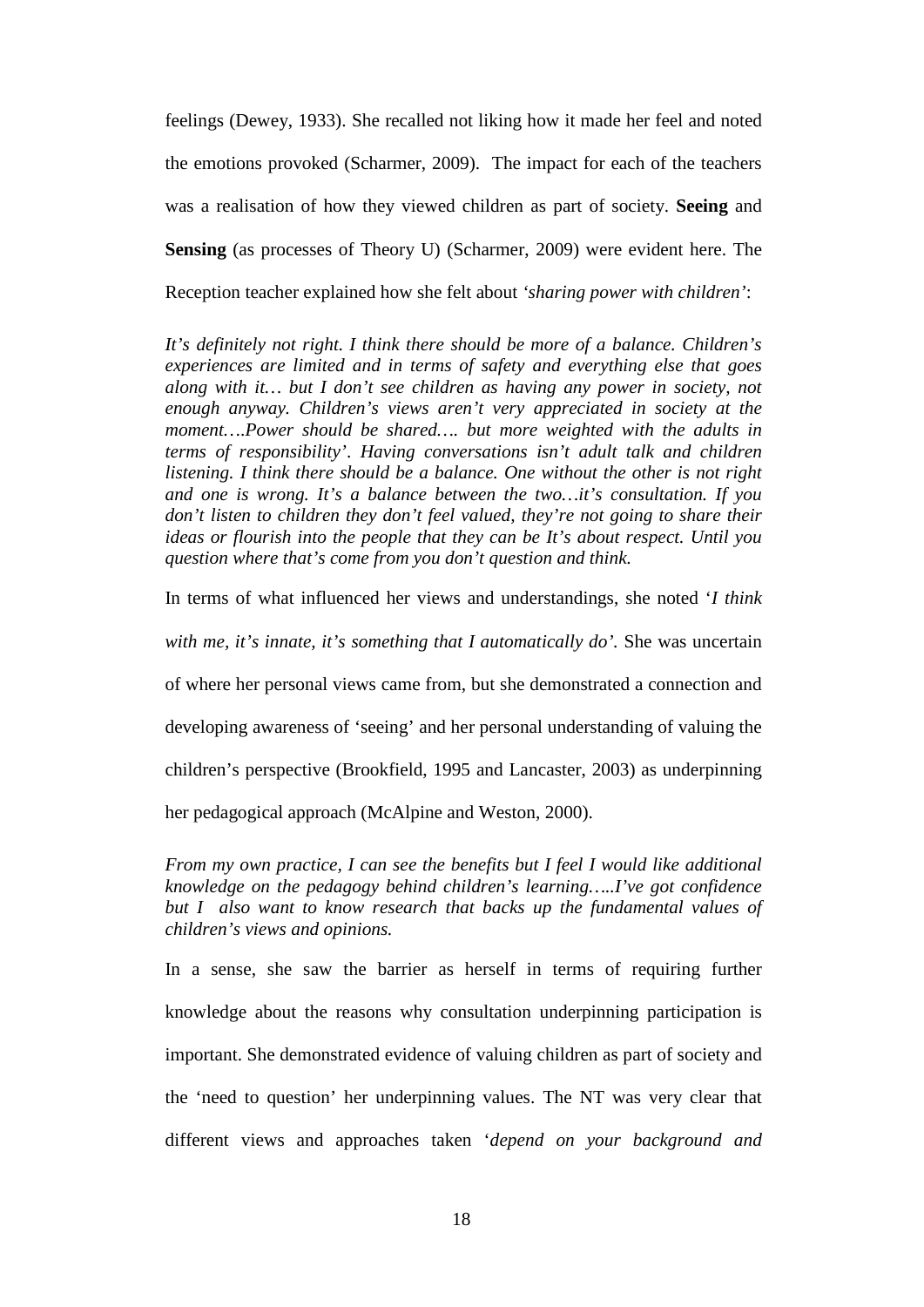*understanding and how you were brought up'*. In terms of her understanding of children in society she was clear that '*children make their own choices but the power lies with the adult so it's up to the adult whether they agree with the child's choice'* (Lancaster, 2003; Moss, Petrie and Poland, 1999). One of our early CPD sessions revealed her uncertainty. She used 'safety' as a means of demonstrating the need for children to listen to adults as part of adult led teaching and considered how '*a child may struggle'* in terms of giving their views. But ultimately she viewed this as the child's problem rather than seeing the role of a teacher as enabling talk. Following a moment of thought, she added, '*but if we don't listen to children….they're not really going to want to listen to you*'. She was clear that consultation was 'about both sides being involved', but she was not comfortable in letting go or taking the risk of giving children the choice of consultation and participation. She appeared to want to believe in participation but had doubts (Hassan, 2009). As part of this stage in the process of developing readiness, she was *'sensing'* (Scharmer, 2009) by developing an awareness of imposed conventions (Gilroy, 1993).

### During one conversation, the RT noted:

*We all make assumptions about how we think we know best and how we see other adults doing the same and we make those assumptions on children's behalf. We assume they can't do this or won't be happy about that, instead of just giving them the opportunity to show us*

She had developed an appreciation of the value of stepping back and sensing the importance of not making assumptions about what children can or cannot do, as well as a realisation of how personal misunderstandings impact on practice. What was also significant through our open collaborations was the growing awareness of critical reflection as a means for appreciating and seeing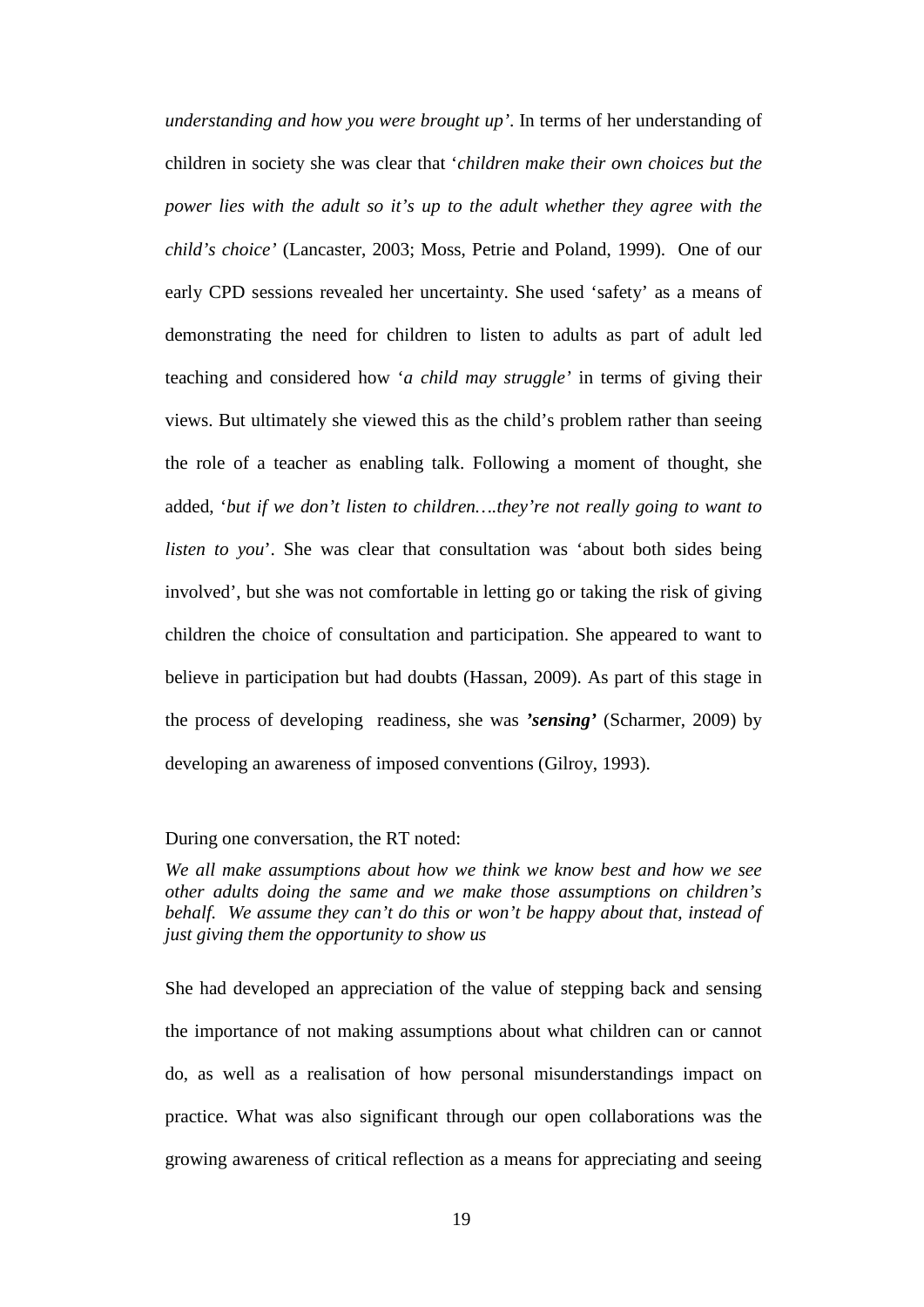practice more holistically (Pollard *et al*., 2008; Mezirow, 1997). During one of the CPD sessions, the NT grew in confidence as she shared her new learning:

*The first thing I noticed was everything we're doing now is much more natural so I notice the whole process of participation much more as I'm doing it and as I follow it through more than ever than I did before.*

They were engaging in meaningful reflection as part of everyday practice (Schön, 1983; Kemmis, 2010).

The teachers noted the opportunity to '*review together'* as essential in becoming more open. This was supported by, the additional reading I provided which enabled a sense of relevance, purpose and authority for the teachers*.* During one of the 'participation' workshops, the RT demonstrated further personal links between relevant reading (Lancaster, 2003; Shier, 2003 and UNCRC, 1989) and her developing ability to provide openings and opportunities for young children as part of her teaching. She noted how '*the reading really encourages me and backs up my practice'.* Her engagement in this process enabled a sense of permission, empowerment and justification of participatory teaching in terms of her own professional development as well as her teaching (Eun, 2011). It was their desire for relevant reading that essentially provided the courage, which allowed / enabled them to leave the shores of certainty and overcome their fears **(presencing)** (Hassan, 2005). It provided the authority they felt they needed to focus positively on challenges associated with participatory teaching. The implementation of the '*9 R's'* supported the breaking down of the conflict between the teacher's desire to follow children's interests and ideas and the pressure to conform to the technical demands that dominate modern education which can result in following rules and targets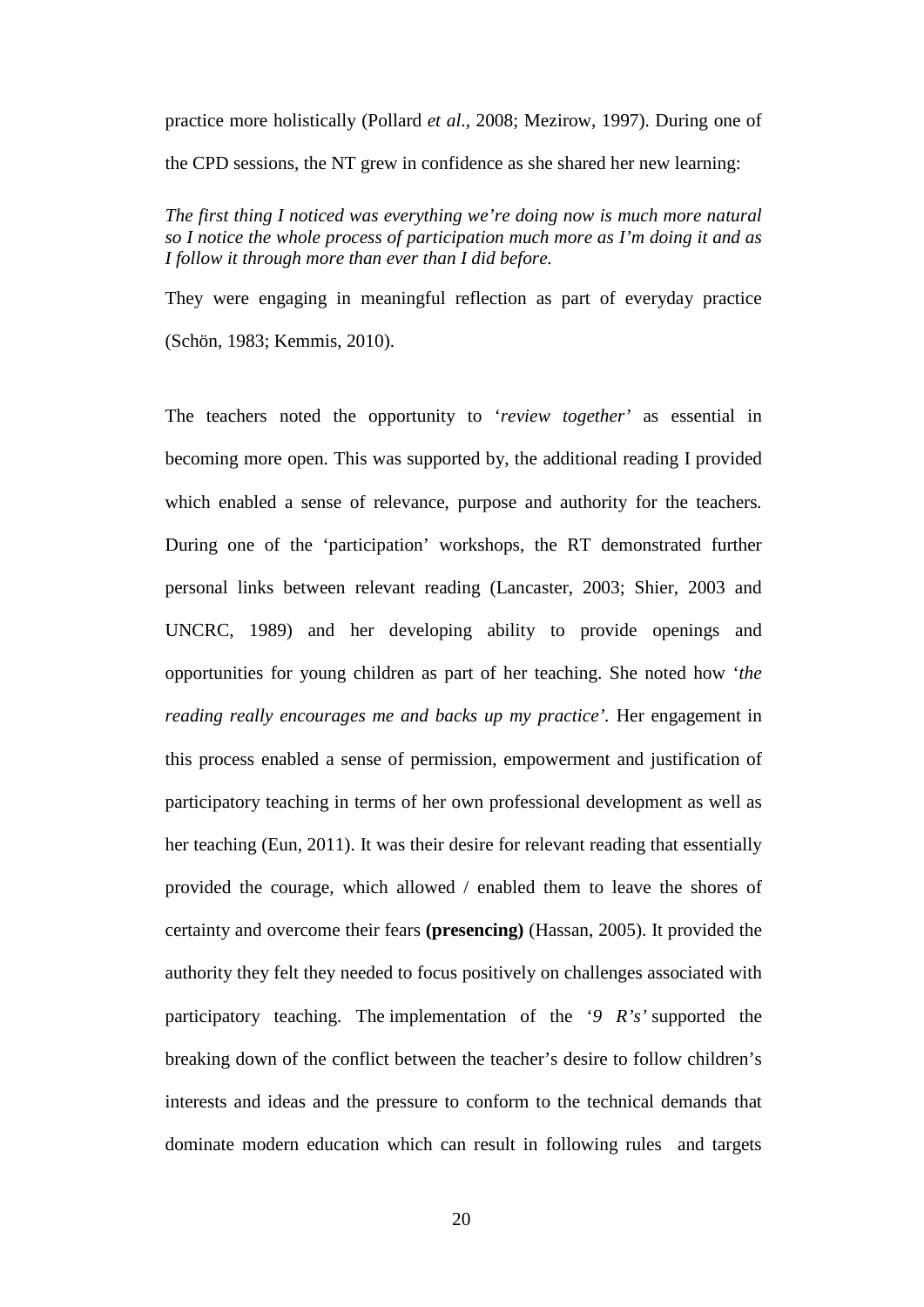without sometimes questioning (Wilkins, 2011; Claxton, 2003). The reading promoted a consciousness which enabled the teachers to question, make informed decisions and take ownership of their practice (MacNaughton, 2005; Freire, 1994). Together we decided that '*Relating to Relevant Reading'* should be added as an essential *R for Reflection.*

New participatory possibilities emerged (*Crystallized) (Scharmer, 2009)* as a result of embracing new awareness through engaging in the collaborative CPD sessions (the *R's of Reflection*.

The teachers noted the following:

**RT**: *I find as well that this (the process of the 9 R's) has helped, when you talk about your practice to other people or when other people say 'how do you do that?' and I've found that it pulls everything together really and gives you the justification for what you're doing, so it's not just we've got to play outside because that's what the Early Years Foundation Sage says'.*

**NT**: *It also highlights what you do without realising that you do it naturally, but when you have to tell someone about it, it makes you consider more.*

This indicated the valuable nature of the collaborative process in contrast with van Manen's (1995) concern that reflecting together interferes with the natural process of teaching. In the case of this study, the collaborative nature of the CPD workshops provided a sense of ownership of knowledge, empowerment and understanding of why alongside the open, reflective approach of the teachers, as they questioned their practice rather than simply accepting a strategy or framework (Scharmer, 2009; Moon, 2008; Hassan, 2005, Freire, 1994). As they shared their reflective accounts, their thoughts often included connected emotions (Leitch, 2006; King and Kitchener, 2004; McLellan, 2004) and a sense of personal efficacy.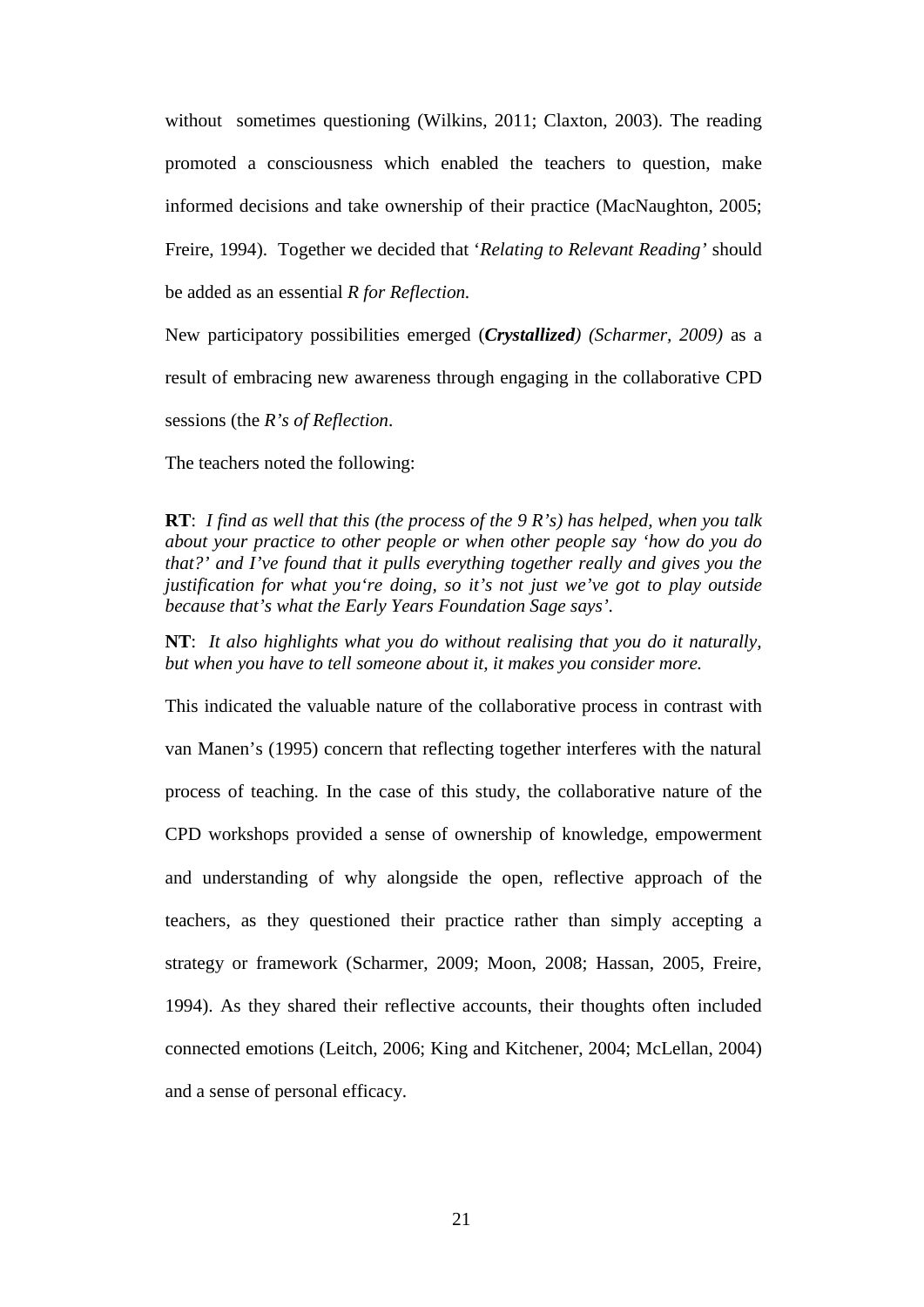They realised the value of their evolving transformative participatory practice for both the children as well as their own practice. In turn, the open collaborative nature of the CPD workshop conversations promoted a sense of active involvement in, and ownership of learning; and meta-cognition (Moon, 1999). Essentially they were able to explore the future through dialogue with the head, heart and will; the will being the action or commitment that Shier (2001) and Scharmer (2009) refer to in the form of '**prototyping'**. Together we agreed on the following as valued future actions:

- seeing and appreciating other perspectives
- valuing a reflective approach
- the adult as the one required to offer an opening in order to make changes
- the need to be more flexible in following the children's interests and ideas as part of teaching
- the dilemma of the pressure of targets and external barriers
- the importance of being able to justify participatory teaching.

RT: '*I can see the benefits for the children and for us and I can justify why'*. She had questioned the unequal power balances and control as part of her practice and was able to think more deliberately about the creation of democratic practice (Scharmer, 2009; Brookfield, 1995; Carr, 1998). However, there was still the dilemma of the pressure of targets when teaching activities that had been planned (Wilkins, 2011; Tickell, 2011; Dimova and Loughran, 2009; Bell, 2003).

The collaborative nature of sharing through the evolving '*9R's of Reflection'* played a central role in the teachers becoming critically reflective and valuing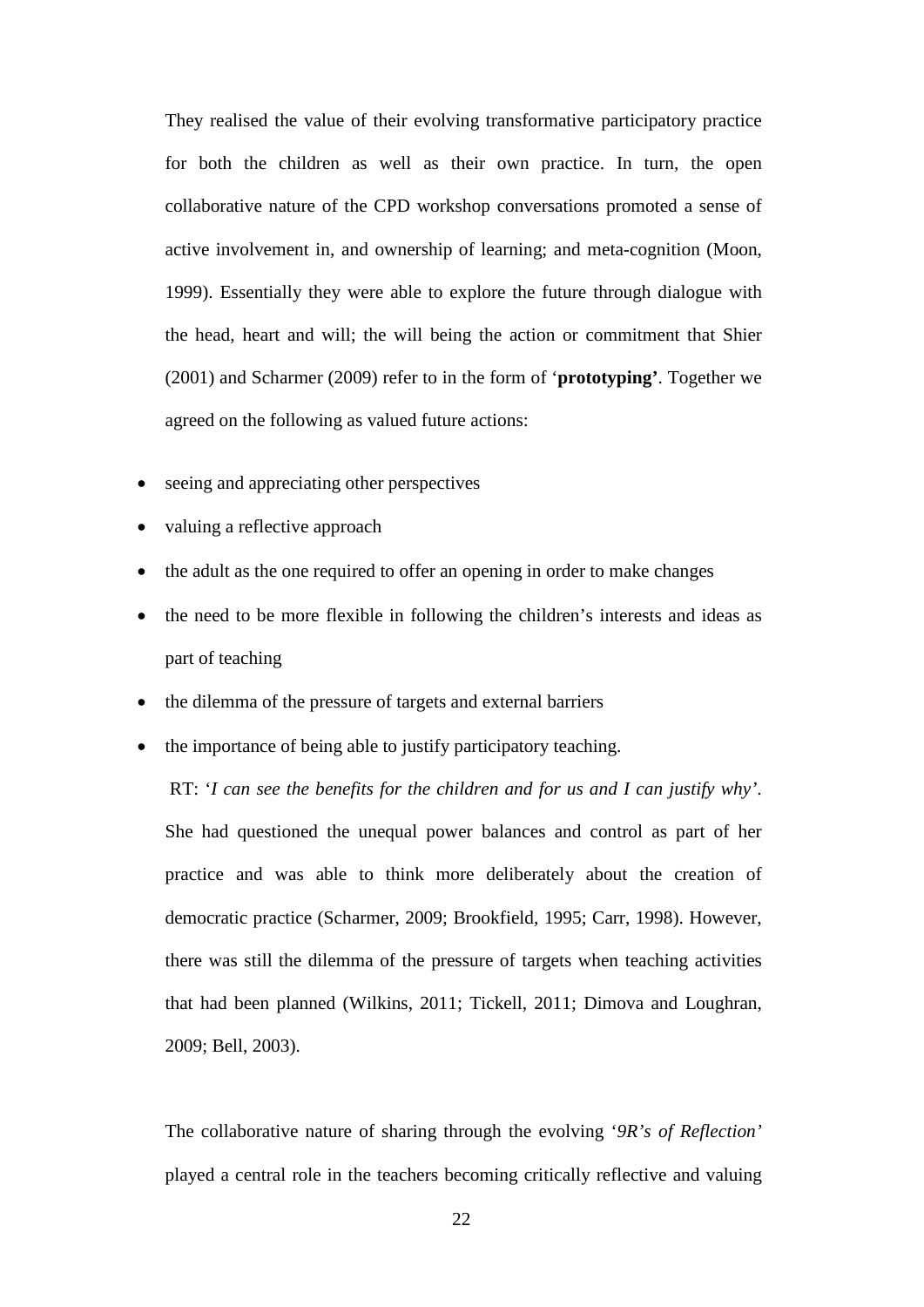participation (McCormack and Boomer, 2007). Both teachers became more confident in exploring aspects of their planned teaching. A new deliberate commitment, comparable with *'performing'* or transformational learning (Scharmer, 2009 and Shier, 2001) is provided below as a way of demonstrating the final 'space' of Theory U necessary for embodied readiness and commitment.

The RT referred to the '*Steps of Reflection'* as a way of embedding a meaningful reflective approach as part of her everyday practice (Schön, 1983).

'*I was outside with the boys who wanted to play football but the ball kept rolling under the ramp so by the afternoon there were no balls left. I encouraged them to think of how they could retrieve the balls. I wanted them to work it out for themselves. They tried a bat and realised it wasn't long enough, so they decided to get the brush poles and things with long handles. Instead of saying, 'No, do it this way', I offered it as a real problem so we were sharing responsibility. They couldn't play football if they didn't have the football.*

*There was so much open discussion. I listened and watched. Every now and then I said, 'Did that work?' or 'why do you think that was?' It took them a long time to get the brush poles themselves. They weren't worried about getting dirty, probably because I wasn't. They were openly discussing and thinking together. I could see their delight and empowerment. I asked how they felt. One child said 'Me mum wouldn't let me do it cos I'd get me jumper dirty', and another said 'When we get the ball we can play football again'. We've got to encourage them to think for themselves and be empowered, not dominated.* 

*In terms of implications and responding, I can see I need to stand back and let them work it out for themselves. So by letting go, there was more participation and involvement for the children. I could really see how much they understood and I also realised, I needed to talk to the classroom assistant about needing to let the children do more of this, because we can set problems up but if it doesn't come from them, it's not as meaningful, like when we're on the carpet and I say 'I need to find out which one is taller' and they think that's a boring problem.*

I encouraged them to think. I wanted them to work it out for themselves and see the operationalization of Theory U. The RT responded directly to the children's suggestions and made appropriate changes as part of her practice as it happened. She understood the relevance of children needing to be empowered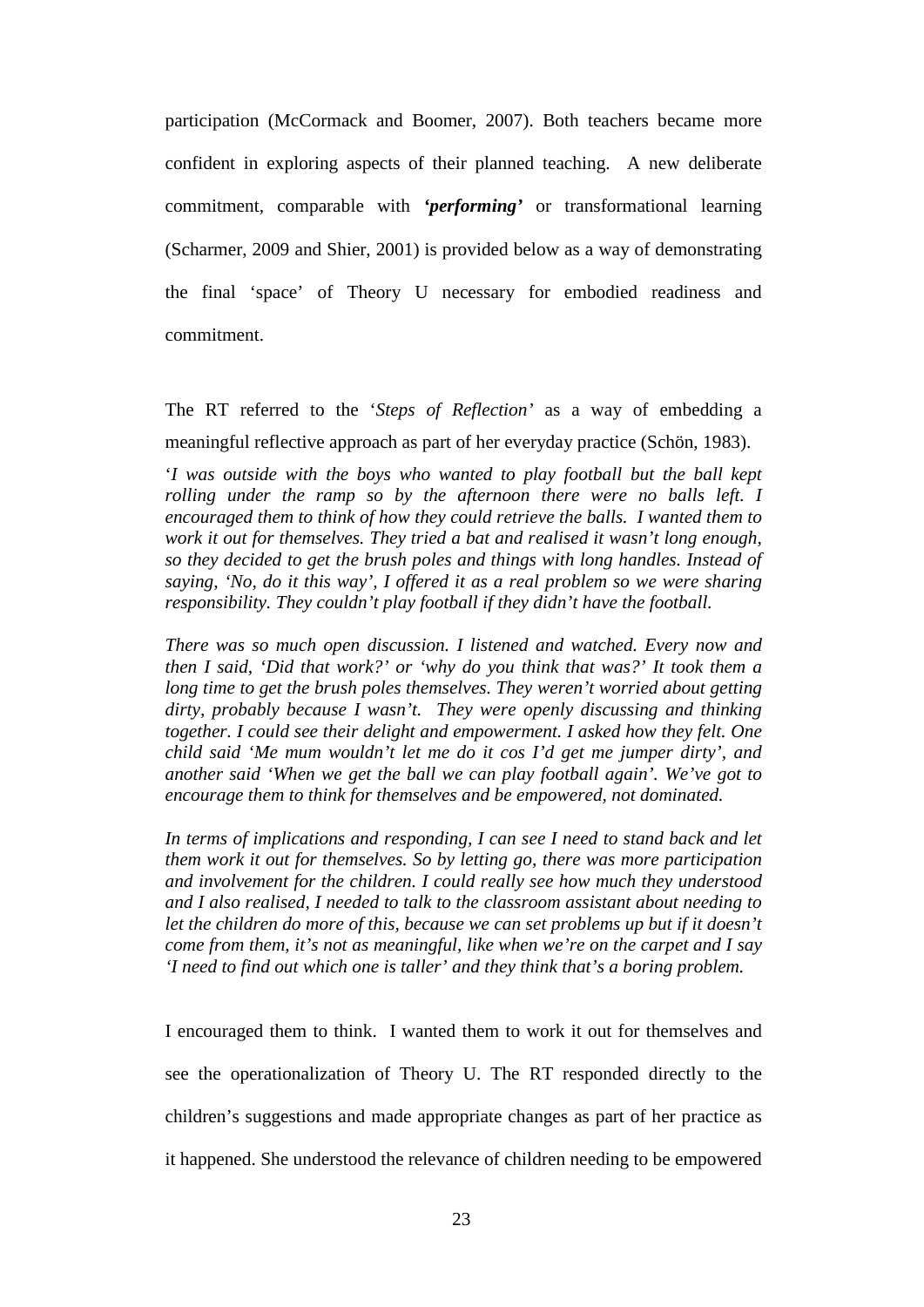and not dominated and recognised their valuable understanding as part of problem solving learning experiences. She also valued the importance of asking the children how they felt about their experience, rather than relying on her assumptions. She clearly valued and appreciated the experience from their perspective. What was also significant was her realisation of the consequences of her reflective practice and her new found confidence and decision to challenge wider issues (Scharmer, 2009; MacNaughton, 2005; Athey, 2007; Brookfield, 1995; Taylor, 1993; Freire, 1970, 1994).

In reality the first step of '*Readiness'* was only added towards the end of the project when we reflected together about the importance of being open and aware of the influence of past experiences on practice (Scharmer, 2009). The realisation of being ready dawned on the RT: '*It suddenly hit me that this wouldn't have been possible unless we were ready and open to question ourselves'.* As the workshops progressed, the teachers became more expert at evaluating and *Reappraising the Relevance* of their teaching in relation to participation (Shier, 2001). This included a heightened awareness of the need to question and challenge personal ideas and habits. They became more proficient at evaluating their participatory teaching and the implications (Moon, 2008, 2006). As part of the *Re-appraising* process, both teachers became more critical of their own practice and began to *Re-appraise the relevance* by identifying and appreciating the benefits for the children as well as for themselves. *Responding* was added as an *R*.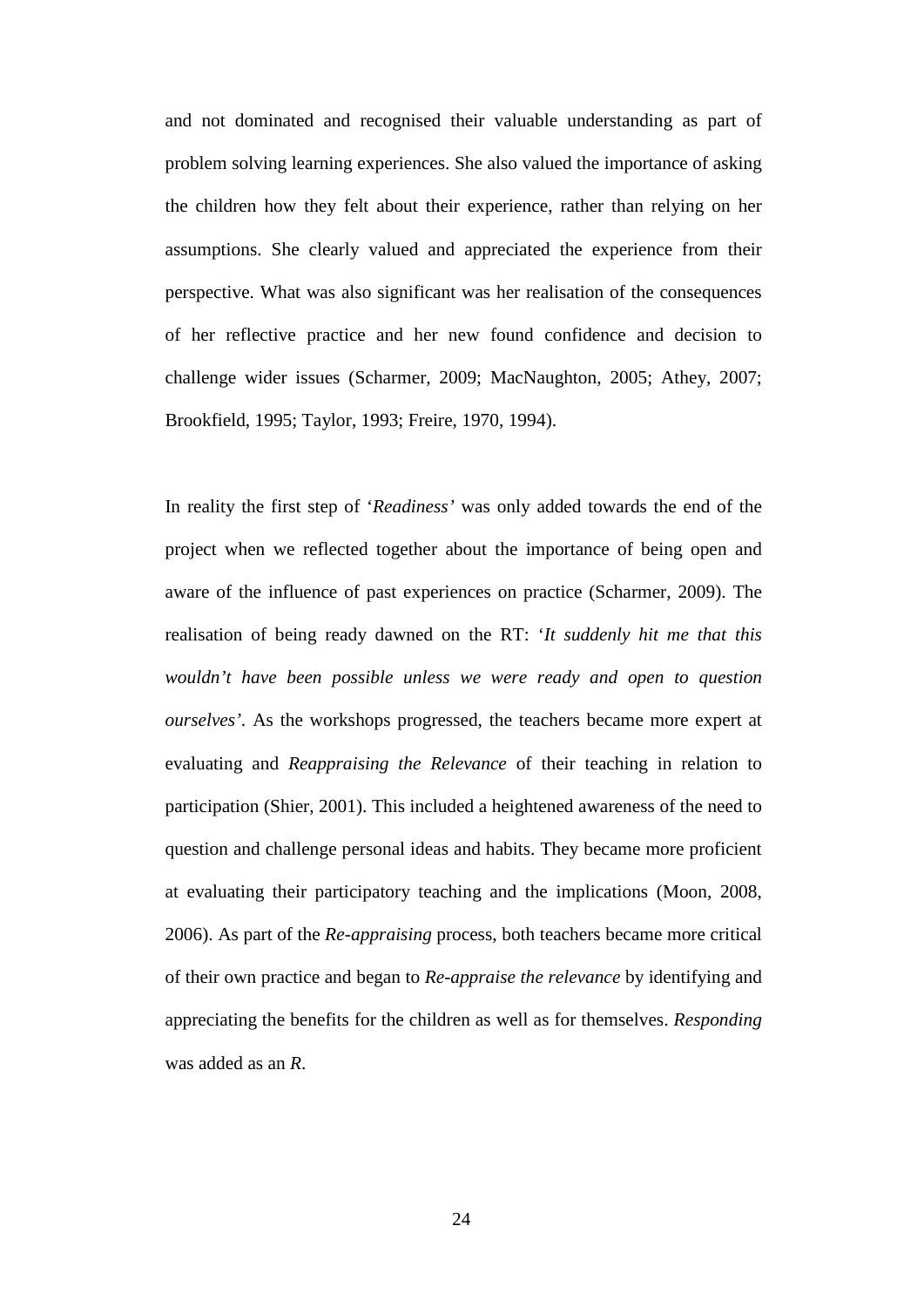Finally, at the end Phase One of the study, '*Remember*' was a collective suggestion as our ninth *Step of Reflection*. The teachers recognised that remembering the *9 R's of Reflection* as a process of value, empowerment and encouragement would be important in sustaining participation as part of their teaching in the future (Kemmis, 2010 and McIntosh, 2010).

The structure of the *9 Steps of Reflection* provided practical steps that enabled the teachers to focus on obstacles and problems associated with consultation and participation which they encountered as part of their teaching (Marcos, *et al*., 2009). The evolving steps also acted as a framework around which the teachers were able to construct written reflections about their practice. The significance and potential value of this tool as a means of supporting critical reflection as part of daily teaching became clearer, more significant and more detailed as we analysed the data as an on-going part of the study (McCormack and Boomer, 2007; Corbin and Holt, 2005). The *Reciprocal Relationship* arrow represents the 'golden thread' connecting each aspect of the cyclical process. This indicates the fluid and live relationship between the conceptual steps (R's) as part of the purposeful process of critical reflection. The term 'step' was used simply to indicate the depth of the processes involved in becoming reflective and is used to indicate the supportive and flexible process. It should not be seen as a restrictive set of rules to be followed rigorously. Equally, the term sequence represents the connectedness as a whole rather than a particular pattern that should be followed.

25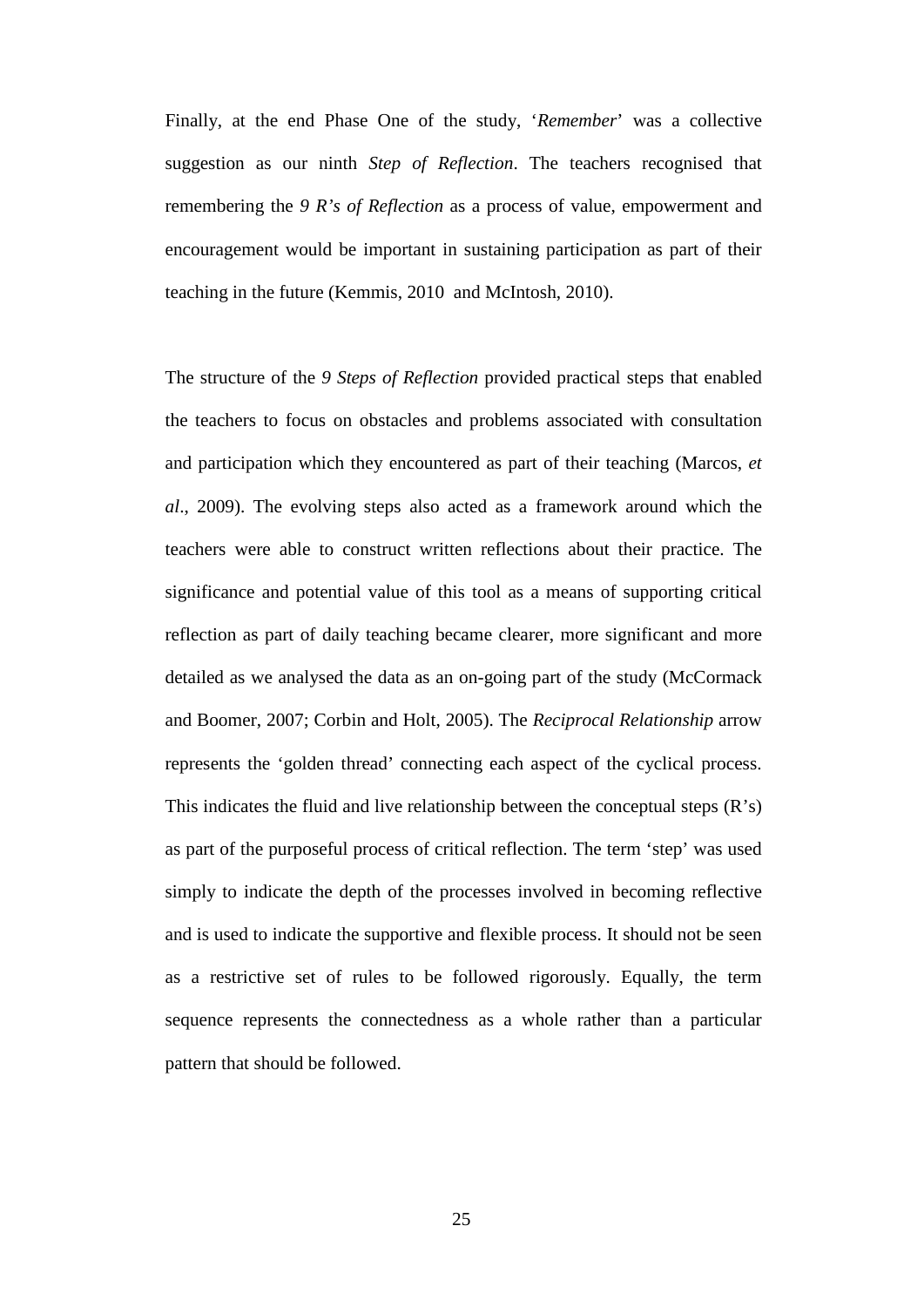# **Findings from Phase 2 of the study: sustaining openness through the 9R's of Reflection**

Phase Two of the study reported in this paper was concerned with whether participation could be sustained by embedding the 9R's of Reflection as part of on-going teaching. The text is a transcription of the narrative spoken by the RT as she reflected on her participatory teaching and her experience of reflection before the project, during the project and thoughts on her future practice.

# **The Reception teacher: Before**

*I felt like I had a massive mountain going on and really I just needed to understand that there are such huge benefits that come out of reflection. It's just letting go and not letting it get to you. It was scary because you leave a lot behind but the R's make sure the scary doesn't take over.*

# **During**

*I think this project has been about getting stuck in….just going for it and just totally immersing yourself. It never ends or finishes. It's a continuum. It's ongoing, never ending and something you will always do using the R's. Because of the process we've been through together it's just something I need to carry out now. Now that we've realised and experienced the importance of participation and listening to children through reflection, it's something that I'll do forever. It's become a part of life.*

*It's the experiencing for ourselves and valuing it. I've specified specific reflection time… it's just an additional thing that I do now so I'm reflecting as I'm doing. Using our developing Steps [of Reflection] has definitely enabled a deeper level of reflection than just thinking. Yes, because when you write it down you're more engaged in it and you question it and think it through more than just thinking 'Oh that was good'. It sort of goes from thinking it to talking it to writing it down in three stages but more clearly.*

# **Forwards into the future**

*The way I see it, the journey's not finished yet, we've got further to go and I don't think we'll ever be finished. I also liked the way that she's trying to pass something to her friend and we need to do the same thing now. We need to*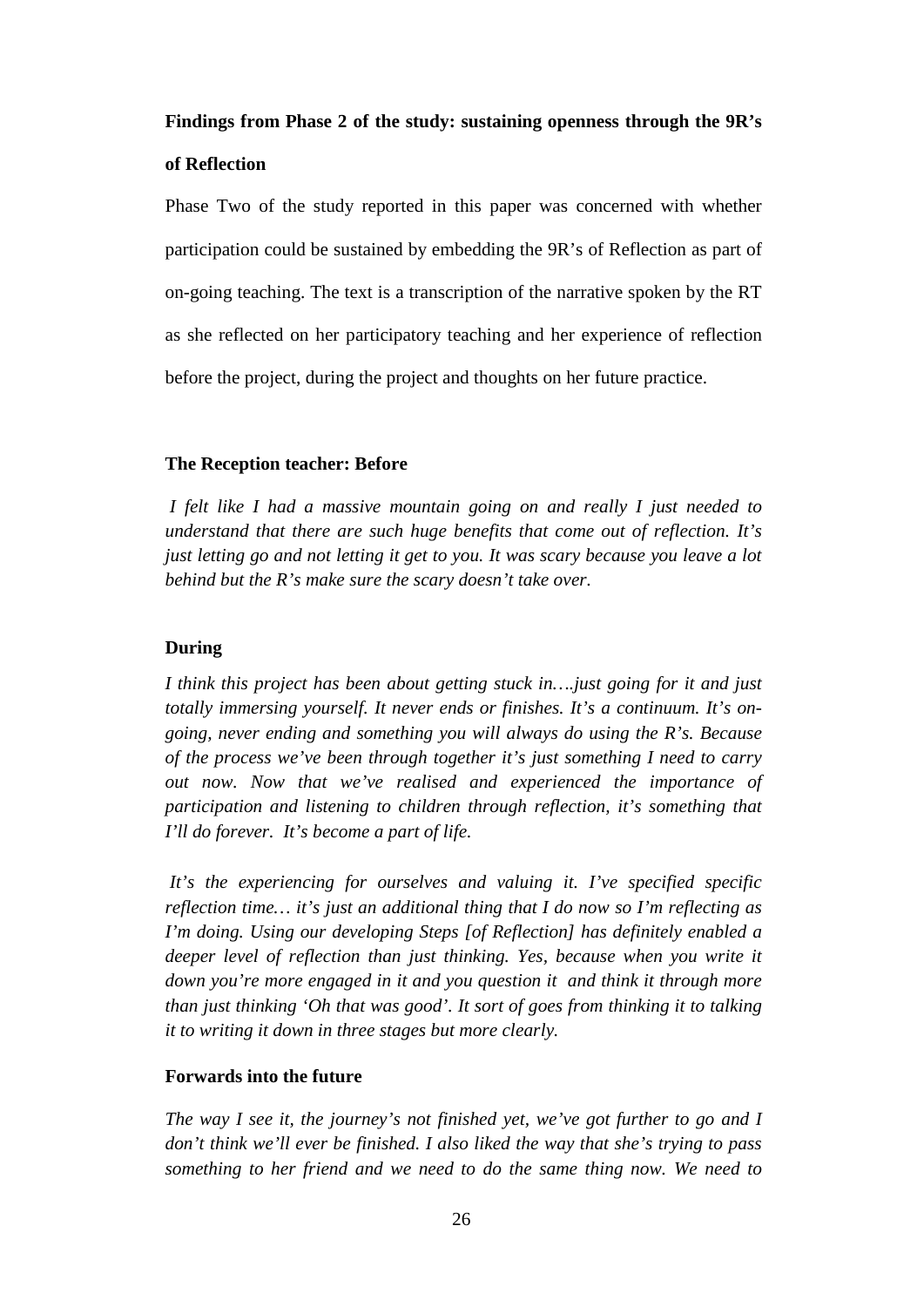*share with other people and to help them realise the importance of participation with children. The benefits are huge. it's just a case of opening the door.* 

*I love where the project has brought us. I love that you know that we dedicate time to reflecting, I love the freedom we've found.*

The RT reflections indicate a genuine passion, readiness, enthusiasm and commitment as part of engaging in the reflective process (the 9R's) particularly in light of initial uncertainties (Scharmer, 2009). The importance of collaboration is emphasised as well as the need to remember and share her new found confidence (Kemmis, 2010). RT recognised the benefits both for herself and the children. Having experienced the process of reflection, she is committed to making time to reflect both as part of daily teaching and keeping a journal (Bolton, 2005; Moon, 2008).

## **Concluding thoughts**

This study demonstrates the essential need for an embodied 'opening process' of mind, heart and will as the starting point for critical reflection (Scharmer, 2009, p. 37) (Theory U) in the context of appropriate conditions (McCormack; Boomer, 2007), which was developed, supported and sustained by the *R's of Reflection* (Author, 2012; Kemmis, 2010). By facilitating openness, selfawareness, and personal questioning over a period of time as part of professional development, the teachers' experience was one of a personal sense of purpose, meaning and relevance which promoted empowerment, ownership of knowledge, permission to question and confidence in taking necessary risks (Brookfield, 1995; Freire, 1994). As part of their day to day teaching they were able to focus positively on processes that promote participatory teaching, and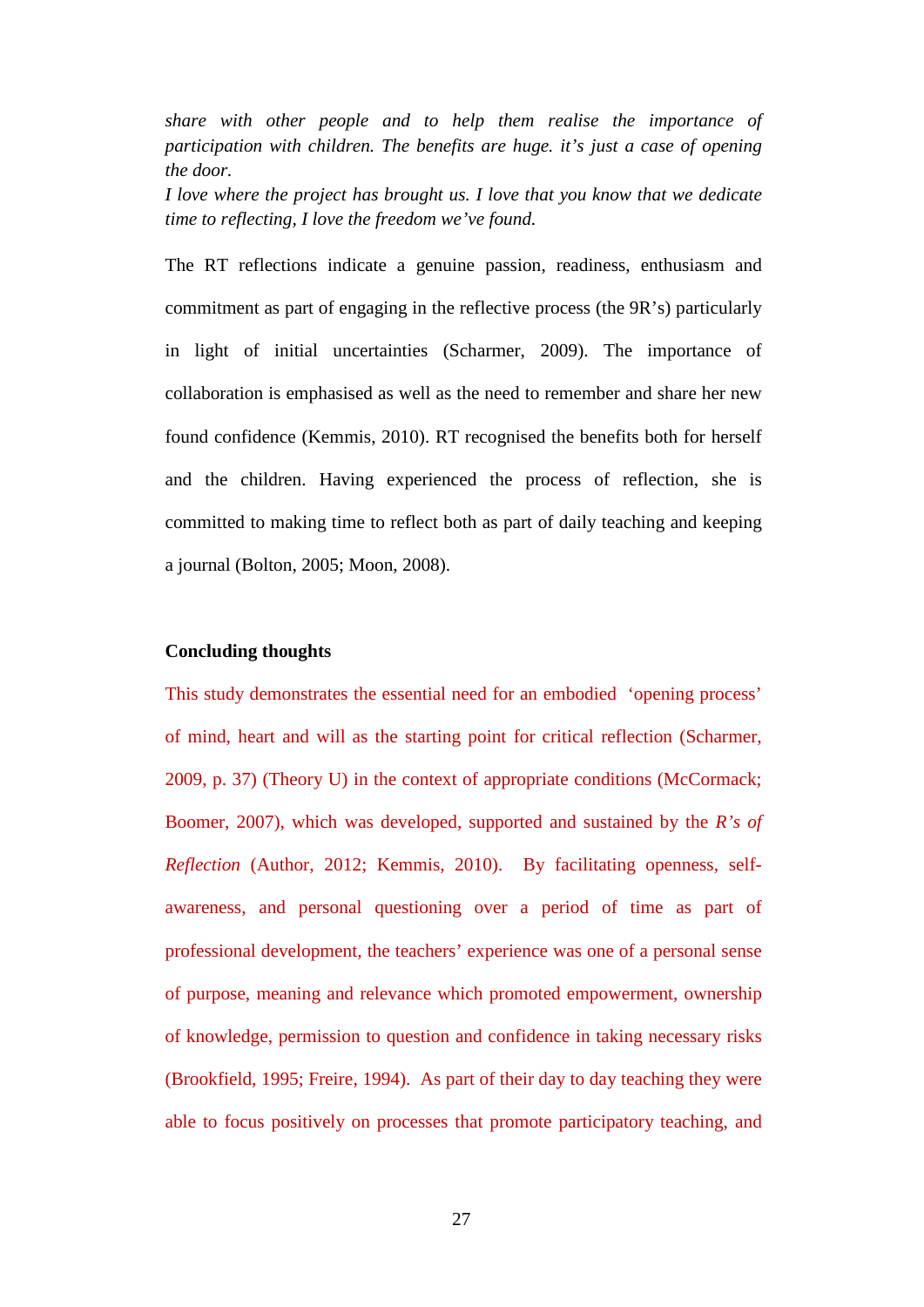became better at listening to, consulting and participating with young children.

The NT's concluding comments were,

*'I think that until you go through this process you don't realise how important it is'.* 

The following points were recommended by the teachers for teachers as a means of sustaining critical reflection as part of professional learning and development:

- Be ready, open and willing to develop self-awareness
- Be prepared to explore emotions as part of understanding one's own identity
- Commit time and enthusiasm
- Be prepared to let go, take risks and make changes
- Commit to sharing the value of participation with other colleagues
- Remember the benefits for the children and teachers
- Be prepared to respect and value children's ideas and interests
- Identify listening, consulting and participating with children as a personal area of interest and priority for professional development

Each of the above suggestions pertinent to reflection are situated within the *9 R's of Reflection* (Figure 2) signifying perhaps the relevance and purpose of the *9R's* for other teachers. Ultimately, of course, further research involving the sustainability of the *9R's of Reflection* with the teachers involved in this study is needed (despite the fact that they are no longer teaching in the same school). As Givvin and Santagata, 2011; Tickell, 2011; Hughes, 2008 reinforce, change takes time if it is to be embedded and sustainable as a valuable part of teaching.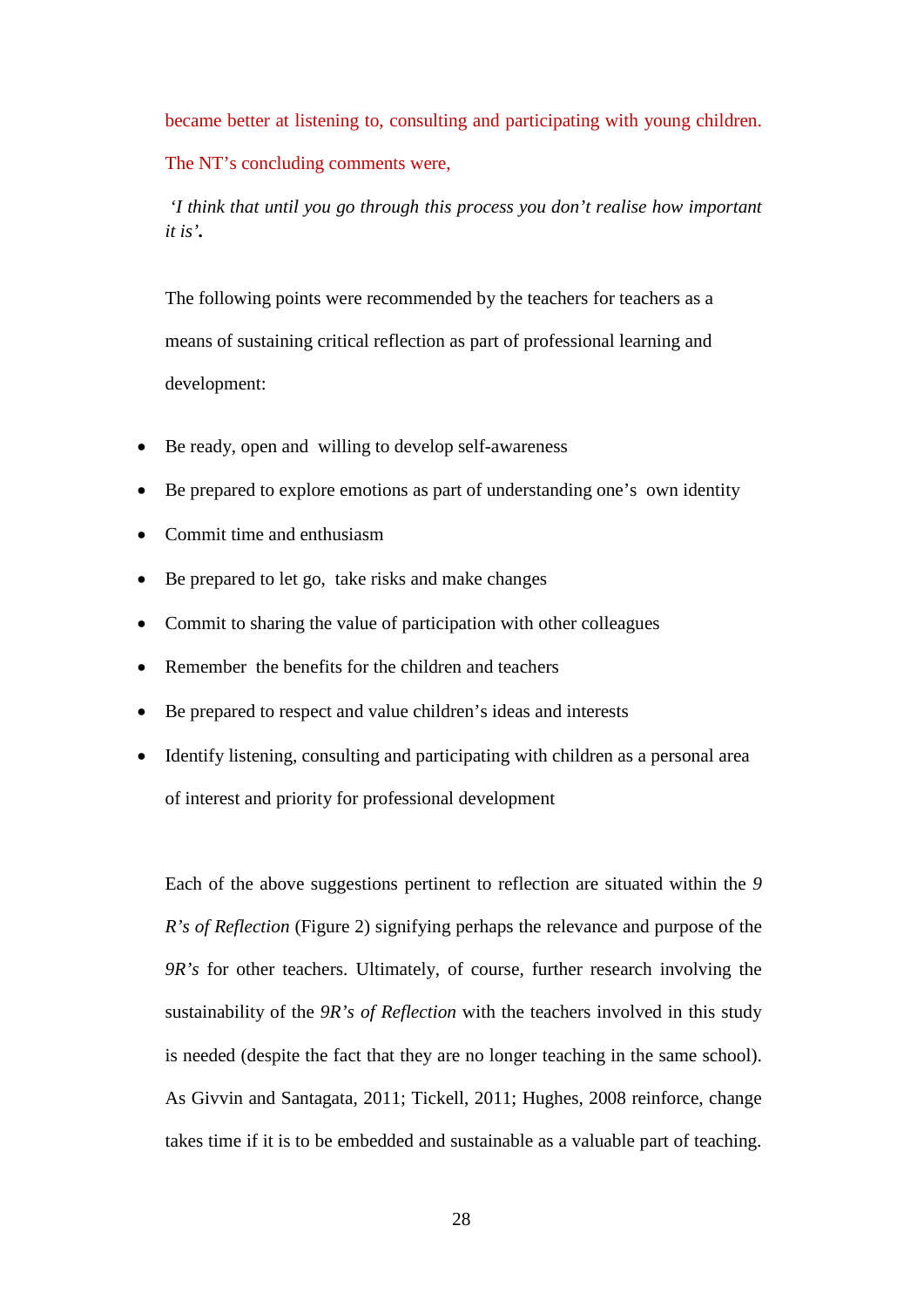Therefore, further research could focus on how to nurture action research to support embodied readiness through creating appropriate collaborative conditions (McCormack; Boomer, 2007), involving teachers and university tutors working and researching together (Stenhouse, 1971, 1976). The practical focus would be on enhancing both individual and collective transformations. Likewise, the *9 Steps / R's of Reflection* need further evaluation against other models that have been found to support the key features of critical reflection and participation as part of a meaningful process.

In terms of considerations for the wider teaching population, there is the need to recognise the importance of starting *with* and working *with* teacher's personal priorities and interests as a means for purposeful collaborative inquiry. In addition, creating the right conditions is essential, such as an open and trusting safe environment so that uncertainty and willingness to take personal risks are embraced. To a certain extent these recommendations are dependent on policy makers valuing the contribution that critical reflection can make alongside the constraints and tensions caused by LA targets and SATs.

References:

Author, (2011) Exploring early years educators' ownership of language and communication knowledge and skills: A review of key policy and initial reflections on *Every Child a Talker* and its implementation. *Education 3-13 International Journal of Primary, Elementary and Early Years Education*, 39  $(4)$ ,  $429 - 445$ .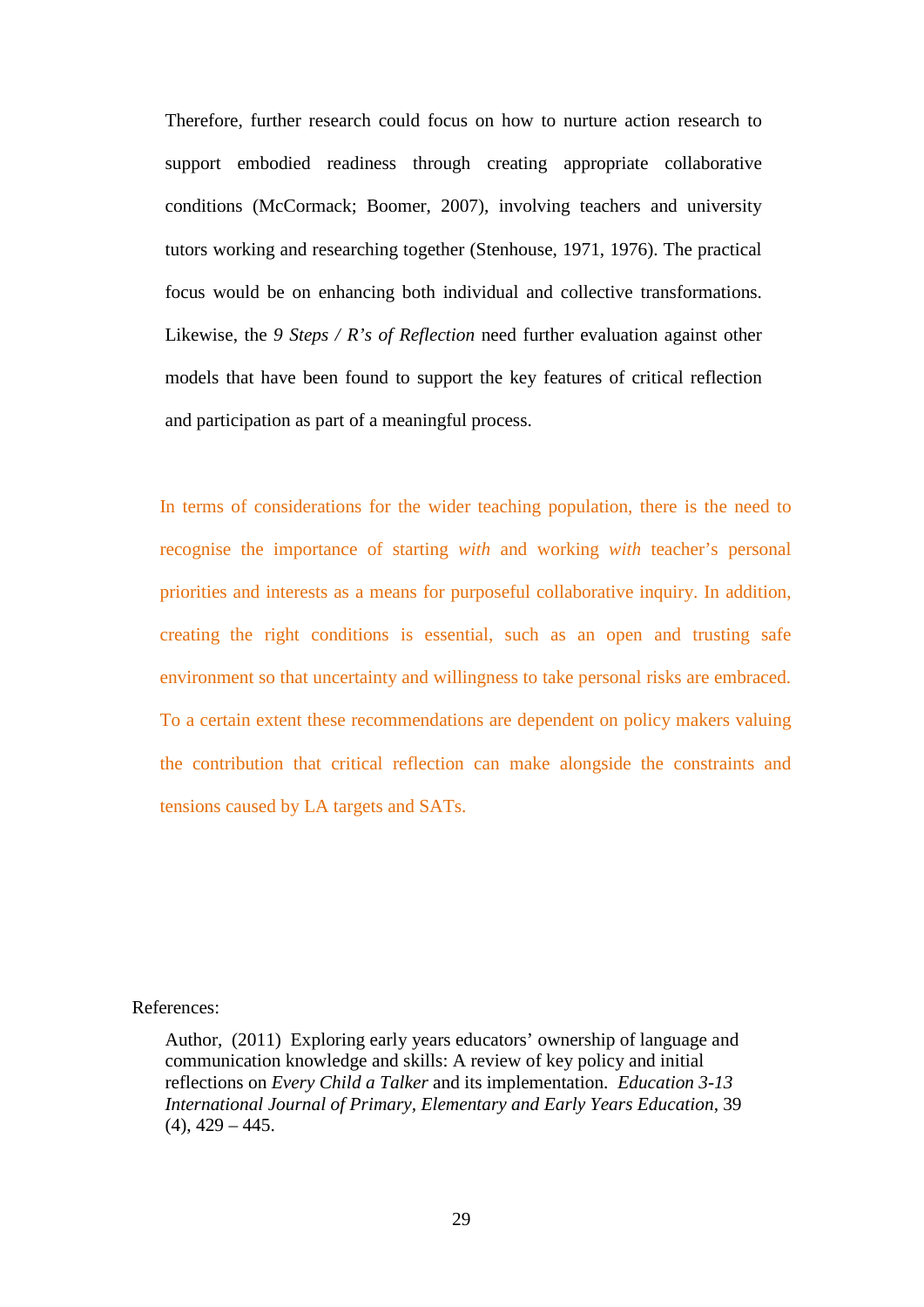Author , (2012) *Critical Reflection as a tool for developing pedagogical participation with young children in their learning*. EdD Thesis. University of Sheffield library.

Athey, C. (2007) *Extending thought in young children: A parent – teacher partnership.* (2nd ed.) London: Paul Chapman.

Barnes, J. (1976) Introduction to Aristotle: *The Nicomachean ethics* ('Ethics'). (Harmondsworth, Penguin).

Beijaard, D., Meijer, P. & Verloop, N. (2004) Reconsidering research on teachers' professional identity. *Teaching and Teacher Education*, 20 (2), 107- 128.

Bijkerk, I. and Loonen, I, (2009) *Water naar de zee dragen*. Houten, Nederland, Springer Uitgeverij / Media.

Bolton, G. (2005) *Reflective practice: Writing and professional development*. (2nd edn.). London: Sage Publications.

Brookfield, S. D. (1995) *Becoming a critically reflective teacher*. San Francisco: Jossey-Bass A Wiley Company.

Carr, W. (1998) The curriculum in and for a democratic society. *Curriculum Studies*, 6 (3), 323 – 340.

Clark, A. (2004) *Listening as a way of life: Why and how we listen to young children* (London, National Children's Bureau for Department for Education & Science).

Clark, A. (2005) Listening to and involving young children: A review of research and practice. *Early Child Development & Care,* 175 (6), 489–505.

Claxton, G. (2003) *The intuitive practitioner: On the value of not always knowing what one is doing*. Maidenhead: Open University Press.

Clough, P., & Nutbrown, C. (2007) A student's guide to Methodology. London: Sage.

Corbin, J., & Holt, N.L. (2005) Grounded Theory. In Somekh, B. and Lewin. C. (Eds.), *Research methods in the social sciences* (pp. 49-55). London: Sage.

Davies, S., & Artaraz, K. (2009)Towards an understanding of factors influencing early years professionals' practice of consultation with young people. *Children and Society*, 23, (1), 57-69.

De Bono, E. (1983) *Practical thinking*. Harmondsworth. Middlesex: Penguin.

Dewey, J. (1933) *How we think: A restatement of the relation of reflective thinking to the educative process*. New York: Heath and Company.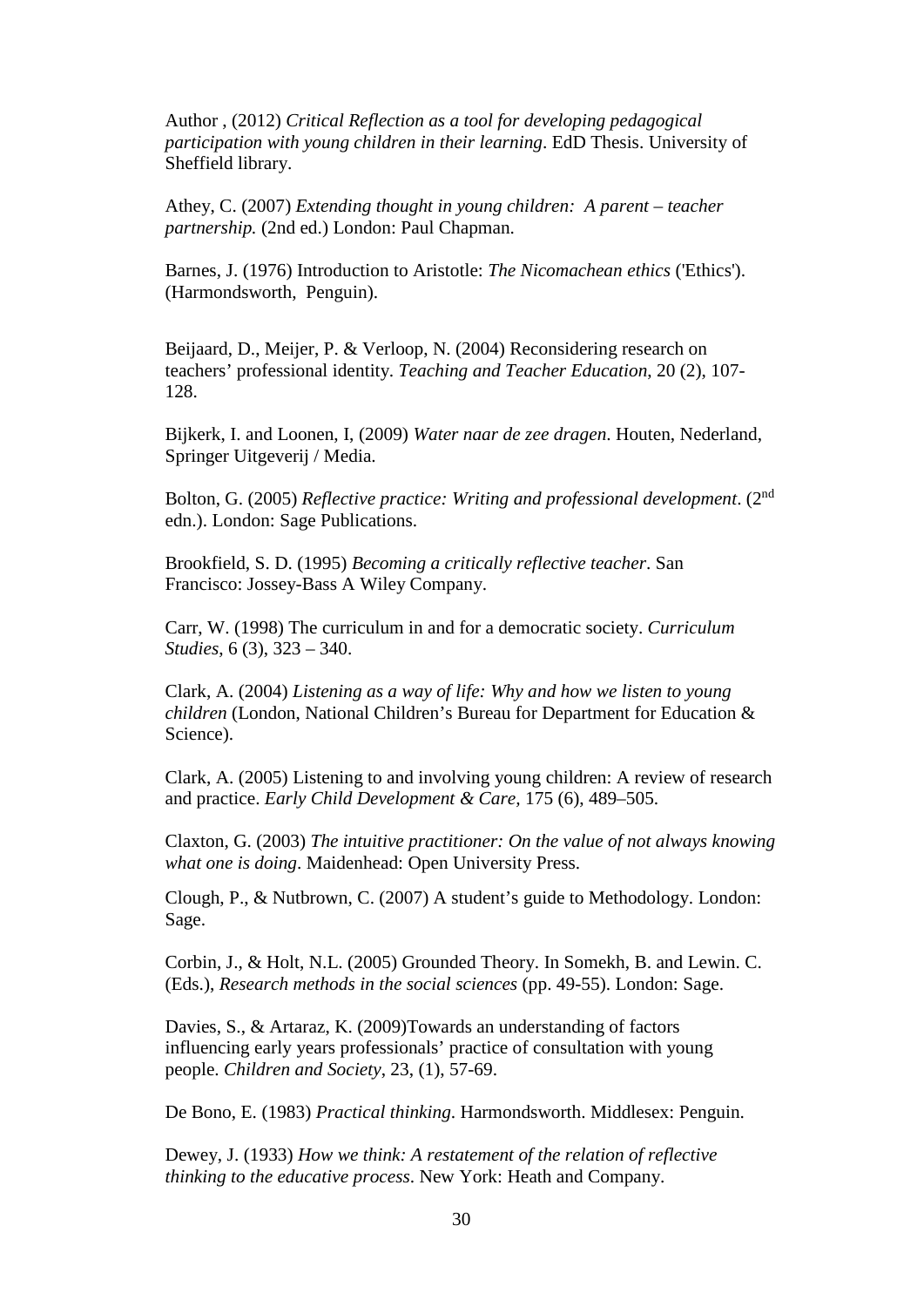Dimova, Y., & Loughran, J. (2009) Developing a big picture understanding of reflection in pedagogical practice. *Reflective Practice*, 10 (2), 205-217.

Edwards, A., Gilroy, P., & Hartley, D. (2002) *Rethinking teacher education, collaborative responses to uncertainty*. London: Routledge Falmer.

Etherington, K. (2004) *Becoming a reflexive researcher: Using our selves in research*. London: Jessica Kingsley.

Eun, B. (2011) A Vygotskian theory-based professional development: Implications for culturally diverse classrooms. *Professional Development in Education*. 37 (3), 319-333.

Feldman, A., & Weiss, T. (2010) Understanding change in teachers' ways of being through collaborative action research: A cultural-historical activity theory analysis. *Educational Action Research*, 18 (1), 29-55.

Freire, P. (1970) *Cultural action for freedom*. (M. Bergman Trans.). Middlesex: Penguin.

Freire, P. (1994) *Pedagogy of hope.* New York: Continuum.

Gilroy, P. (1993) Reflections on Schön: An epistemological critique and a practical alternative. In P. Gilroy, & M. Smith. (Eds.), *International Analyses of Teacher Education* (pp. 125-142). Abingdon: Carfax Publishing Company.

Givvin, K. B., & Santagata, R. (2011) Towards a common language for discussing the features of effective professional development: The case of a US mathematics program. *Professional Development in Education*, 39 (3), 439-451.

Goldstein, L. (2000) Ethical dilemmas in designing collaborative research: Lessons learned the hard way. *International Journal of Qualitative Studies in Education*, 13  $(5)$ ,  $315 - 330$ .

Grundy, S. (1987) *Curriculum: product or praxis*. Oxford: Routledge Falmer.

Hargreaves, A. (2001) Emotional geographies of teaching. *Teachers' College Record,* 103 (6),1056–1080.

Hassan, Z. (2005) *Connecting to Source*. Retrieved July 24, 2010 from: [www.world](http://www.world/) changing.com/.

Hill, M., Davis, J., Prout, A., & Tisdall, K. (2004) Moving the participation forward. *Children and Society,* 18 (2), 77–96.

Hughes, J. (2008) Change takes time. *Early Education*. 56: 10.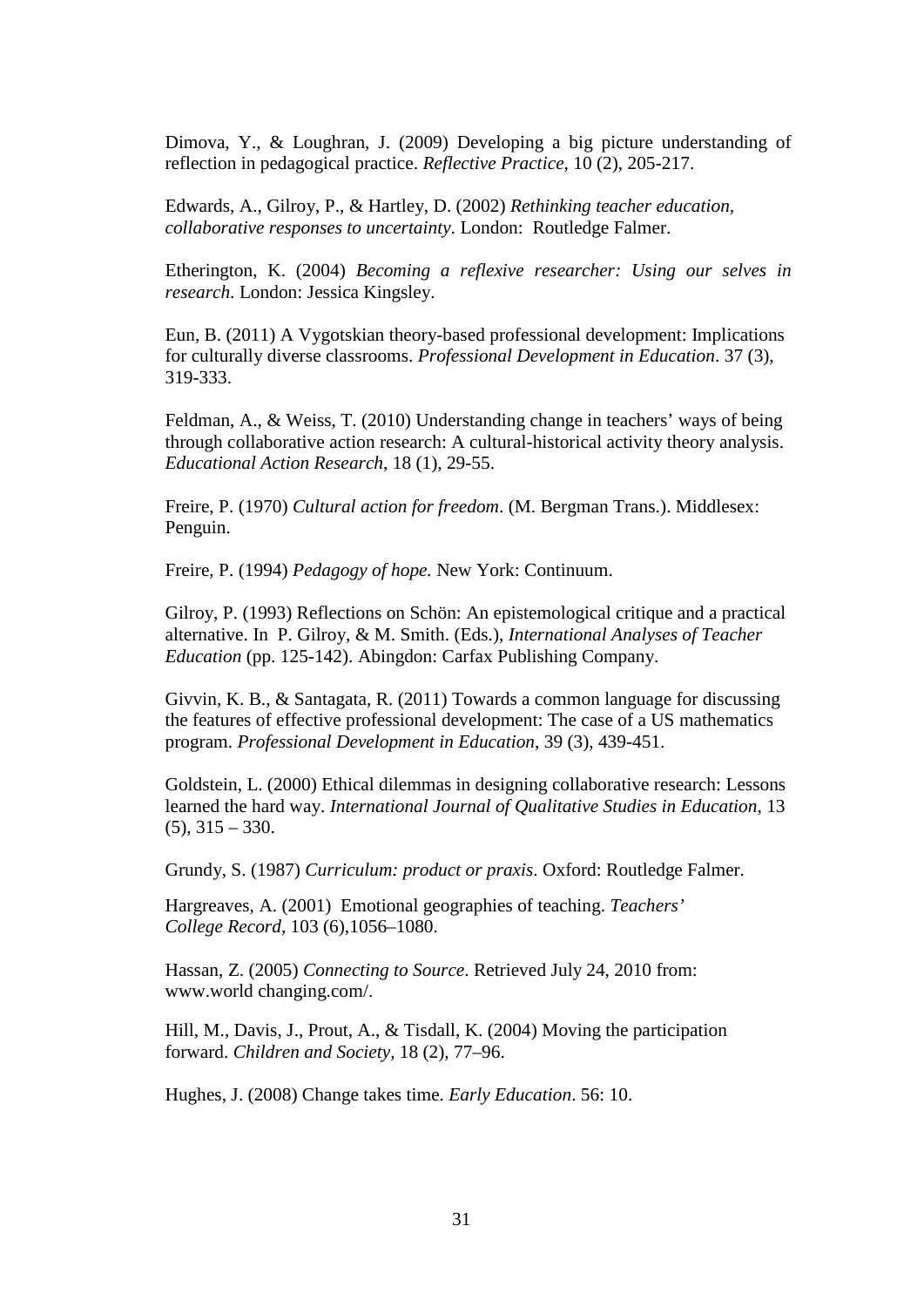Jacobs, G., & Murray, M. (2010) Developing critical understanding by teaching action research to undergraduate psychology students*. Educational Action Research,* 18 (3), 319 – 335.

Jupp, V. (Ed.). (2006) *The SAGE dictionary of social research methods.* London: Sage.

King, P. M., & Kitchener, K.S. (2004) Reflective judgement: Theory and research on the development of epistemic assumptions through adulthood. *Educational Psychologist, 39* (1), 5–18.

Kemmis, S. (2010) What is to be done? The place of action research. *Educational Action Research,* 18 (4) 417 – 427.

Lancaster, P. (2003) *Listening to young children.(*Maidenhead: Open University Press.

Leitch, R. (2006) Limitations of language: Developing arts-based creative narrative in stories of teachers' identities. *Teachers and Teaching*, 12 (5), 549- 569.

Loucks-Horsley, S., Love, N., Stiles, K.E., Mundry, S., and Hewson, P.W. (2003) *Designing professional development for teachers of science and mathematics*. (2nd ed.). Thousand Oaks: Corwin Press.

Lincoln, Y.S., & Guba, E.G. (2000) Paradigmatic controversies, contradictions and emerging confluences. In N.K. Denzin & Y.S Lincoln (Eds.). *Handbook of Qualitative Research* (pp. 191-216). (2nd ed.). London: Sage.

MacNaughton, G. (2005) *Doing Foucault in early childhood studies: Applying poststructural ideas*. London: Routledge.

Malaguzzi, L. (1992) *A Charter of Rights*. Municipality of Reggio Emilia: Italy.

Marcos, J.J.M., Miguel, E. S, and Tillema, H. (2009) Teacher reflections on action: What is said (in research) but what is done (in teaching). *Reflective Practice*, 10 (2), 191-204.

McAlpine, L., & Weston, C. (2000) Reflection: Issues related to improving professors' teaching and students' learning. *Instructional Science,* 28 (5), 363–385.

McCormack, B., & Boomer, C. (2007) *Creating the conditions for growth. Report on the Belfast City Hospital and The Royal Hospitals Collaborative Practice Development Programme*. Belfast, NI: Belfast Health and Social Care Trust.

McDermot, J. (Ed.). (1973) *The Philosophy of John Dewey*, Volumes 1 & 2. New York: Springer.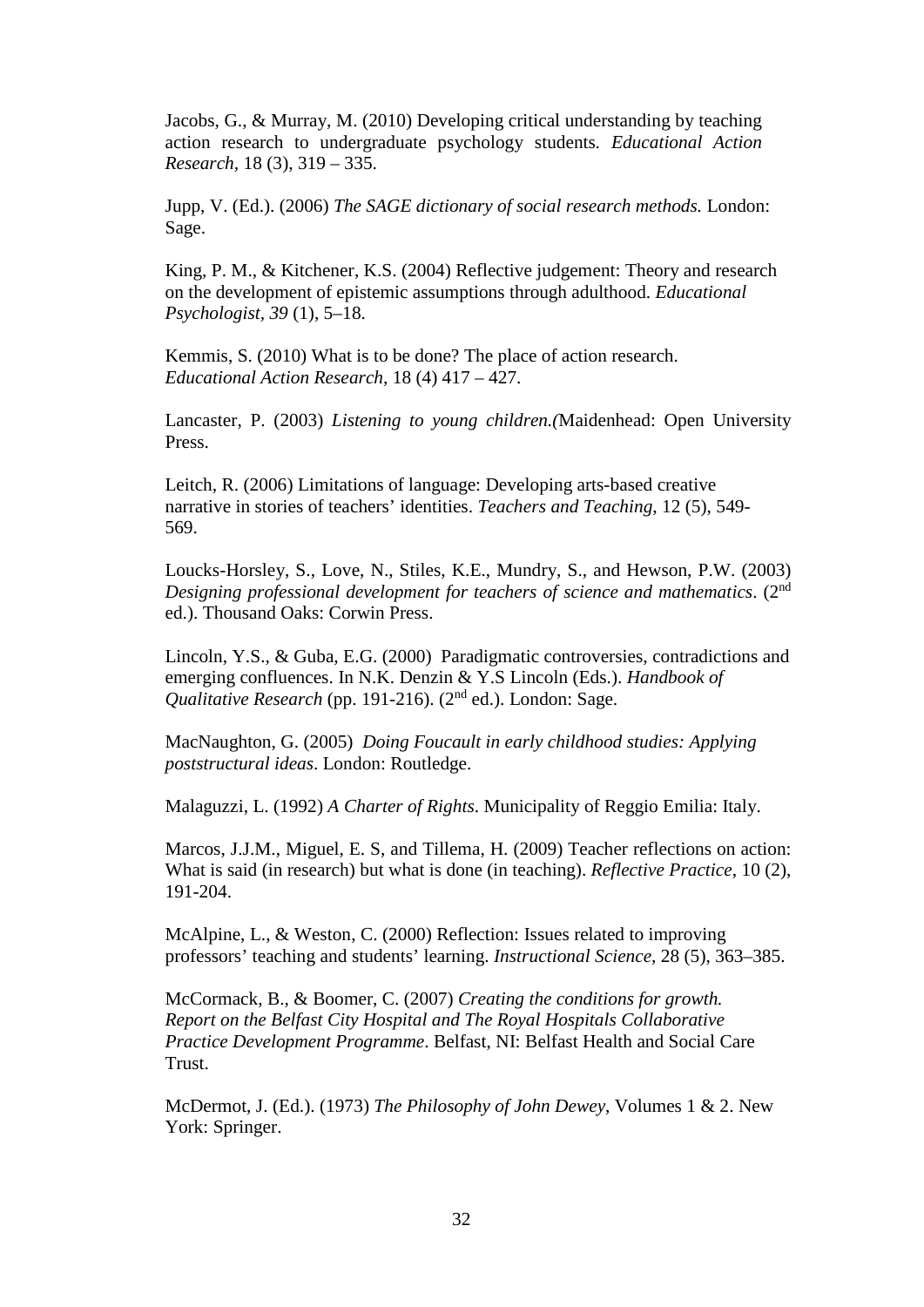McLellan, E. (2004) How reflective is the academic essay? *Studies in Higher Education, 29* (1), 76–89.

McLeod, N. (2011) Exploring early years educators' ownership of language and communication knowledge and skills: A review of key policy and initial reflections on *Every Child a Talker* and its implementation. *Education 3-13 International Journal of Primary, Elementary and Early Years Education*, 39  $(4)$ , 429 – 445.

McLeod, N. (2012) *Critical Reflection as a tool for developing pedagogical participation with young children in their learning*. EdD Thesis. University of Sheffield library.

McLeod, N. (2014) (forthcoming) Evoking New Ways of Seeing through Creative Hermeneutic Methods: Working with teachers to improve participatory teaching with young children.

McIntosh, P. (2010) *Action research and reflective practice. Creative and visual methods to facilitate reflection and learning*. London: Routledge..

Mezirow, J. (1997) Transformative Learning: Theory to Practice. In P. Cranton (Ed.). *Transformative learning in action: Insights from practice: new directions for adult and continuing education* (No. 74, pp. 5-12). (San Francisco, CA, Jossey-Bass).

Moon, J. (2006) *Learning journals: A handbook for reflective practice and professional development*. London: Routledge).

Moon, J. (2008) *Critical thinking: An exploration of theory and practice*  Oxford: Routledge.

Moss, P., Petrie, P., & Poland, G. (1999) *Rethinking school: Some international perspectives*. York: Joseph Rowntree Foundation0.

Nias, J. (1996) Thinking about feelings: the emotions in teaching. *Cambridge Journal of Education,* 26 (3), 293–306.

Noddings, N. (1996) Stories and affect in teacher education. *Cambridge Journal of Education,* 26 (3), 435–447.

Nutbrown, C. (Ed.). (1996) *Respectful educators - capable learners: Children's rights and early education*. London: Paul Chapman.

Platteel, T., Hulshof, H., Ponte, P., Driel, J., & Verloop, N. (2010) Forming a collaborative action research partnership. *Educational Action Research*. 18 (4), 429  $-451.$ 

Pollard, A., Anderson, J., Maddock, M., Swaffield, S., Warin, J., & Warwick, P. (2008) *Reflective teaching* (3rd ed.). (London, Continuum).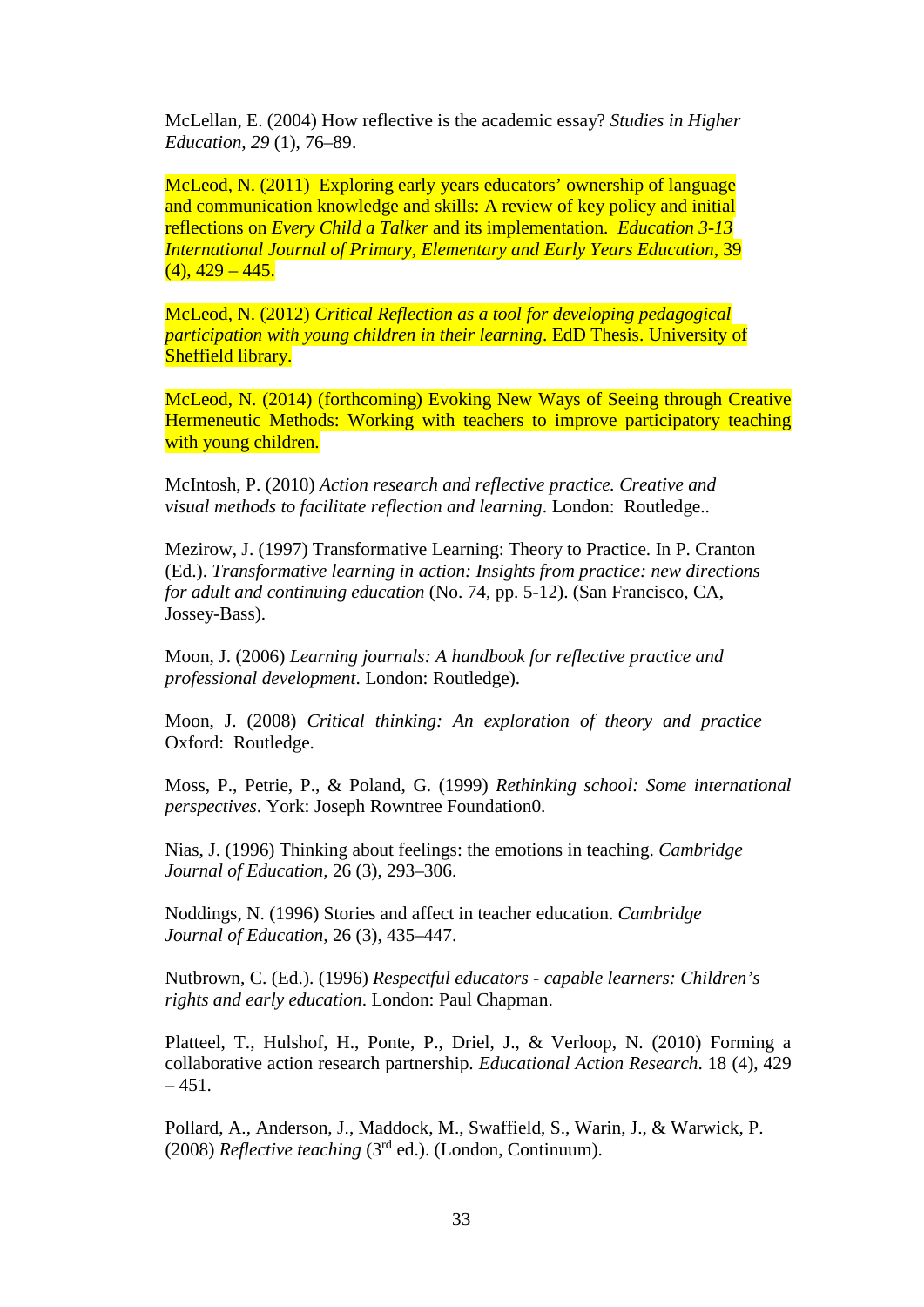Price, J.N., & Valli, L. (2005) Pre-service teachers becoming agents of change. Pedagogical implications for action research. *Journal of Teacher Education, 56* (1), 57–72.

Reed, M., & Canning, N. (2010) *Reflective practice in the early years*. London: Sage.

Rinaldi, C. (2006) *In dialogue with Reggio Emilia: Listening, researching and learning* London: Routledge.

Scharmer, C.O. (2009) *Theory U: Leading from the future as it emerges*. San Francisco: Berrett-Koehler Publishers.

Scharmer, C.O. (2010) The blind spot of institutional leadership: How to create deep innovation through moving from egosystem to ecosystem awareness. Paper prepared for: *World Economic Forum Annual Meeting of the New Champions*  2010. Tianjin, People's Republic of China, 13-15 September. (pp. 1-13). Retrieved from:

[www.presencing.com/docs/publications/execsums/Theory\\_U\\_Exec\\_Summary.pdf.](http://www.presencing.com/docs/publications/execsums/Theory_U_Exec_Summary.pdf)

Schön, D. A. (1987) *Educating the reflective practitioner toward a new design for teaching.* San Francisco: CA,Jossey-Bass.

Schön, D. A. (1983) *The reflective practitioner: How professionals think in action*. New York: Basic Books.

Shier, H. (2001) Pathways to participation: Openings, opportunities and obligations. *Children and Society*, 15 (2), 107-117.

Simons, H., & McCormack, B. (2007) Integrating arts-based inquiry in evaluation methodology: Challenges and opportunities. *Qualitative Inquiry,* 13 (2), 292-311.

Stenhouse, L. (1971) The humanities curriculum project: The rationale. *Theory into practice*, 10 (3), 154-162.

Stenhouse, L. (1976) *An introduction to curriculum research and development.*  London: Heinemann.

Taylor, P. (1993) *The texts of Paulo Freire.* Buckingham: Open University Press.

Tickell, C. (2011) *The early years: Foundations for life, health and learning. An independent report on the early years foundation stage to Her Majesty's Government.* London: Department for Education.

Titchen, A, & McCormack, B. (2010) Dancing with stones: Critical creativity as methodology for human flourishing. *Educational Action Research*. 18 (4), 531 – 554.

United Nations. (1989) *Convention on the rights of the child.* New York: *United Nations.*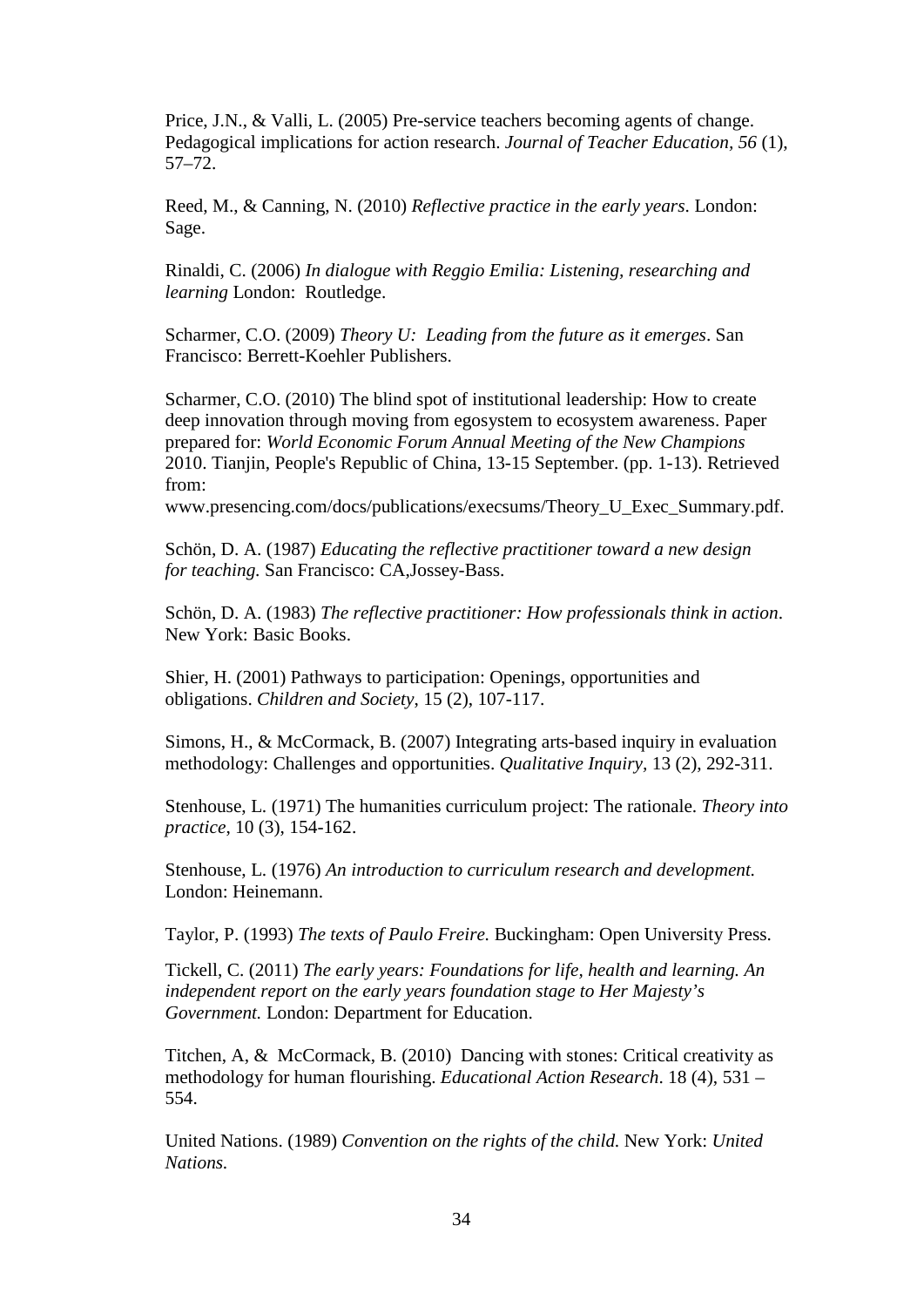van Manen, M. (1995) Epistemology of reflective practice. *Teachers and Teaching: Theory and Practice,* 1 (1), 33-50.

Villen, K. (1993) Pre-school education in Denmark. In T. David (Ed.). *Educational Provision for our Youngest Children: European Perspectives (pp18-34). London:* Paul Chapman.

Wilkins, C. (2011) Professionalism and the post-performative teacher: New teachers reflect on autonomy and accountability in the English school system. *Professional Development in Education*, 37 (3), 389-409.

## **Figure 1:** Theory U (Scharmer, 2010, p. 6)



Dear xxxxx

Yes, you have permission to use the figure with the only condition that you list the source and his website [www.presencing.com](http://www.presencing.com/) when you reproduce or use the materials.

Regards, janice spadafore + 1 617 395-8243 **From:** "Otto Scharmer" [<scharmer@MIT.EDU>](http://mail.google.com/a/hope.ac.uk/h/kdzp14qr0rqe/?v=b&cs=wh&to=scharmer@MIT.EDU) **Date:** July 16, 2011 9:16:52 AM EDT **To:** [janspad@mit.edu](http://mail.google.com/a/hope.ac.uk/h/kdzp14qr0rqe/?v=b&cs=wh&to=janspad@mit.edu)